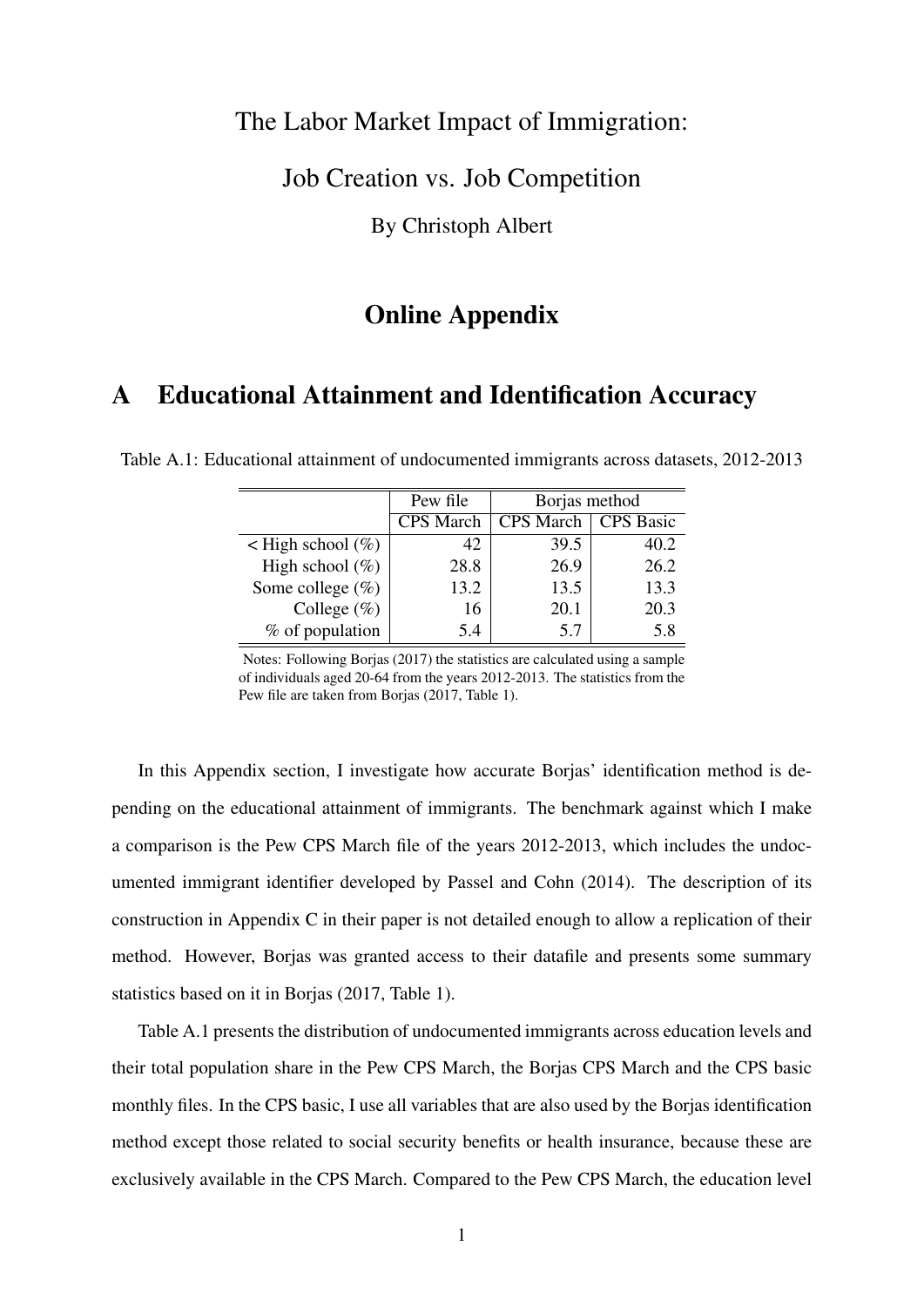

Figure A.1: Excess of undocumented immigrants (%) in CPS 2012-2013

Notes: The excess percentages are calculated by comparing the population shares of undocumented immigrants for each education level in the CPS March and CPS Basic data using the simplified Borjas (2017) identification method with the corresponding shares in the Pew CPS March file, which are calculated based on in Table A.1 as described in the text.

of undocumented immigrants is higher in both the Borjas CPS March and the CPS basic. In particular, the share of college graduates is around 4 percentage points (or 25%) higher, whereas the shares of both high school dropouts and high school graduates are lower. Moreover, in both datasets the total population share of undocumented immigrants, shown in the last row, is somewhat higher than in the Pew CPS March. This indicates that too many high-skilled immigrants are classified as undocumented by the simplified Borjas method.<sup>40</sup> In the CPS basic, the total population share is somewhat lower than in the CPS March, which is unexpected as the absence of some variables for the identification of documented immigrants should lead to an additional excess of immigrants classified as undocumented. The fact that there is no excess compared to the CPS March suggests that there is little difference in the accuracy of the identification method in the CPS basic data due to the missing variables.

The sample statistics in Table A.1 allow to quantify the difference between the sample  $40$ If I reclassify undocumented immigrants with college degree to being documented in the Borjas CPS March so that the percentage of the college-educated among undocumented immigrants equals 16% instead of 20.1%, I obtain an undocumented immigrant population share of 5.4% as in the Pew CPS March. The share of high school dropouts then increases to 41.6%, which is very close to the percentage in the Pew file.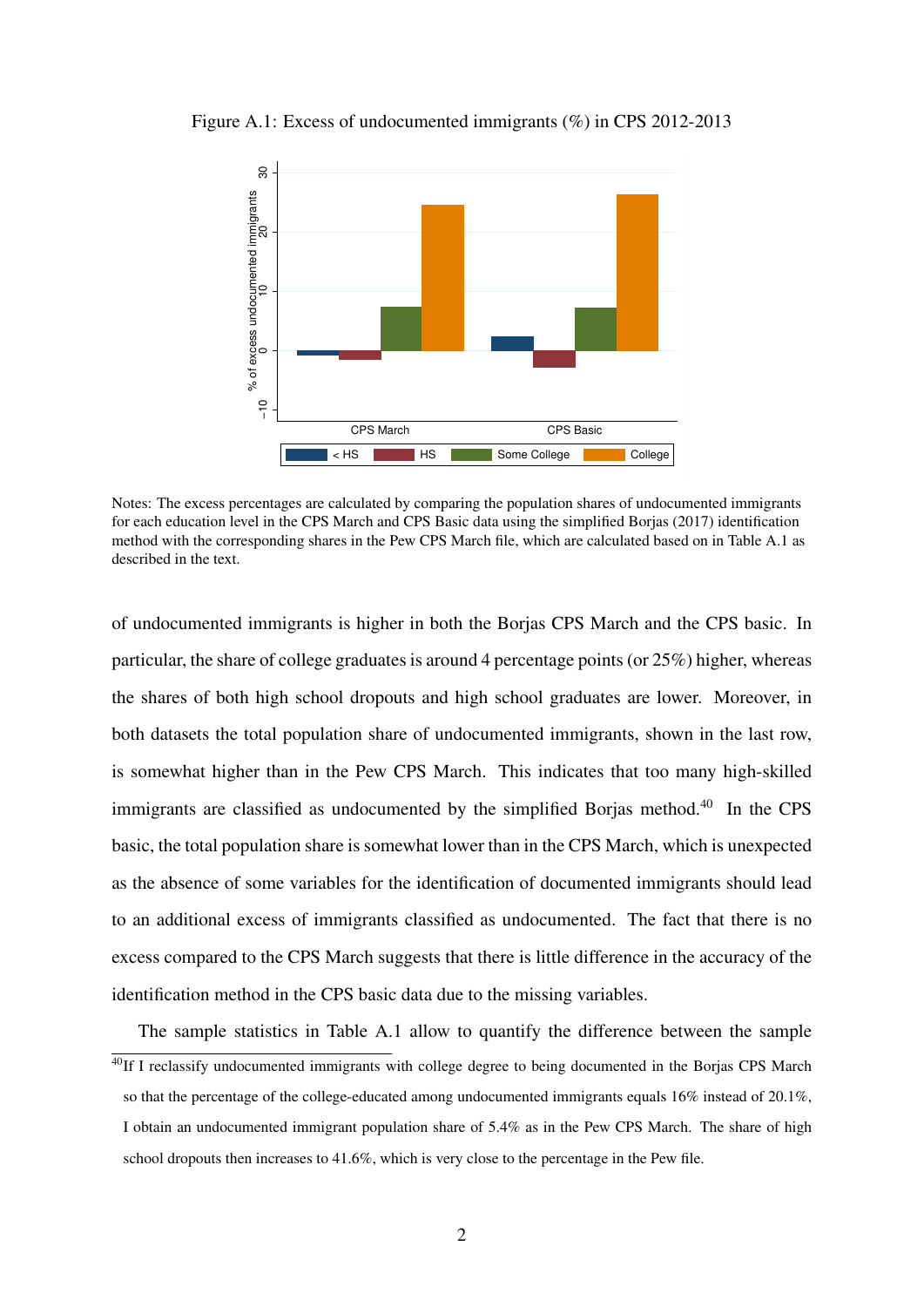size of undocumented immigrants classified by the Borjas method in the CPS March/basic and the sample size of those classified by the Pew CPS March for each education level. The population share of undocumented immigrants with education level *e* can simply be calculated by multiplying their total population share with the share of undocumented immigrants having education level *e*. Thus, the population share of undocumented immigrants that hold a college degree is  $0.054 \cdot 0.16 = 0.00864 = 0.864\%$ . The corresponding value for the Borjas CPS March is around 1.15%. Hence, if we believe that the Pew CPS March file identifies all undocumented immigrants correctly, around  $25\%$  (=  $(1.15-0.864)/1.15$ ) of college educated immigrants are falsely identified as undocumented in the Borjas CPS March.

Figure A.1 shows the analogously calculated percentages of excess undocumented immigrants for all education levels in the Borjas CPS March and the CPS basic data. For the lowest two education levels, there is no excess of undocumented immigrants in neither of the datasets. The undocumented immigrant population shares in the Borjas CPS March and the Pew CPS March almost exactly coincide, suggesting that the identifier constructed by Borjas' simplified method is very accurate for immigrants with at most a high school diploma. In the CPS basic, the population share of undocumented high school graduates is even somewhat too low, whereas for high school dropouts the shares are very similar as well. In both datasets, there is an excess of undocumented immigrants with at least some college education, with the excess being especially large for college graduates. Given that it is much easier for highly skilled workers to enter the US legally, e.g. with H-1B visa, this result is actually not surprising. Altogether, Figure A.1 suggests that Borjas' simplified but easily replicable identification method is very accurate for the low-skilled, but classifies up to around 25% of college-educated immigrants and up to around 7% of immigrants with some college education mistakenly as undocumented.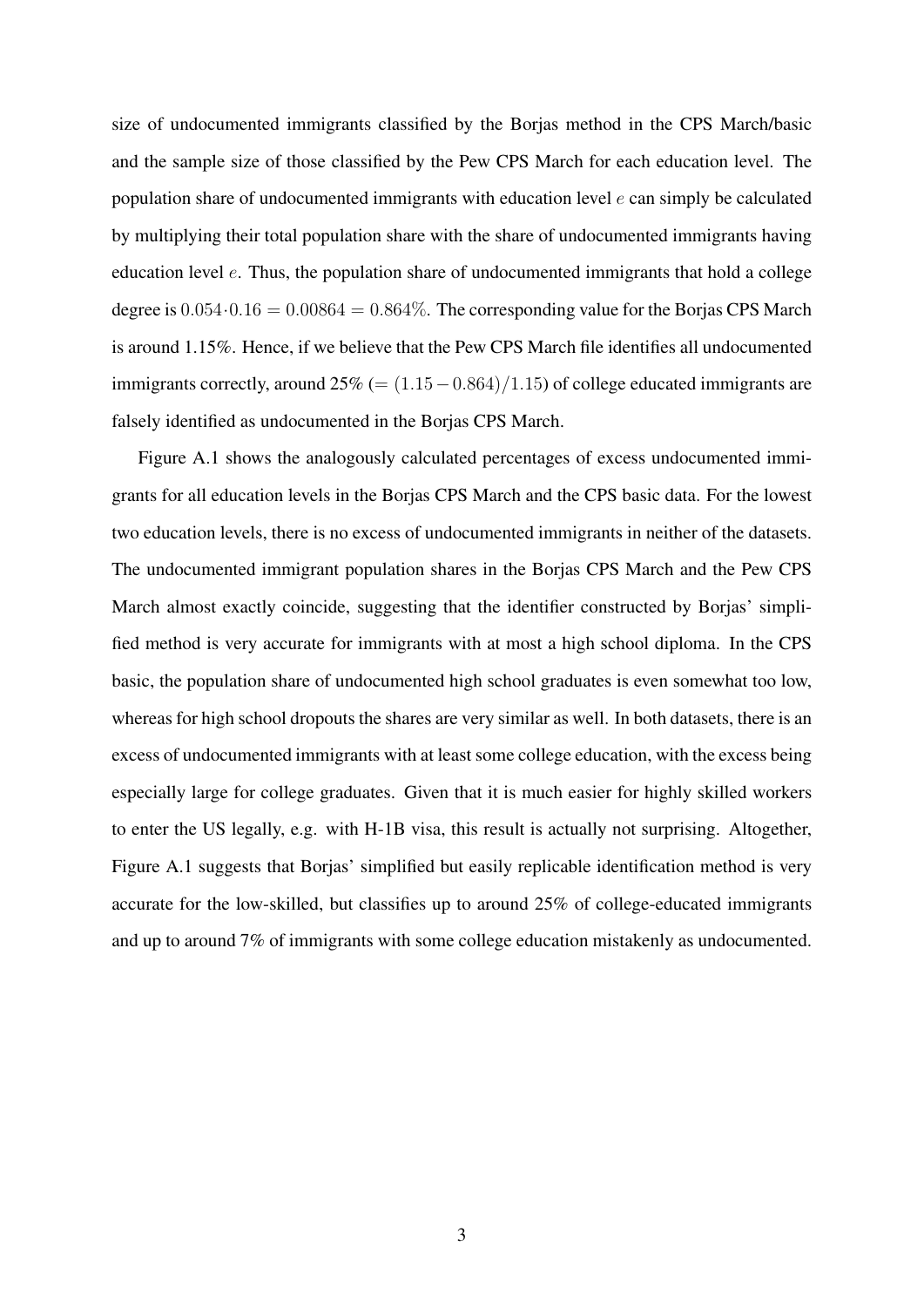# B Decomposition of Impact of Immigration on Job Finding

In this section, I analyze the total impact of an increase in immigrant job searchers on the job finding rates of each worker type by decomposing it into job creation and competition effect. The sign of the latter can be established by taking the partial derivatives with respect to the queue lengths of each type. For natives we have

$$
\frac{\partial f_N}{\partial q_N} = \frac{e^{-\mu q_N} (1 + \mu q_N) - 1}{q_N^2} e^{-\mu q_D} e^{-\mu q_U} < 0 \quad \forall q_N > 0,
$$
\n
$$
\frac{\partial f_N}{\partial q_D} = -\mu \frac{(1 - e^{-\mu q_N}) e^{-\mu q_U}}{q_N} e^{-\mu q_D} < 0 \quad \forall q_D > 0,
$$
\n
$$
\frac{\partial f_N}{\partial q_U} = -\mu \frac{(1 - e^{-\mu q_N}) e^{-\mu q_D}}{q_N} e^{-\mu q_U} < 0 \quad \forall q_U > 0.
$$

For documented immigrants we have

$$
\frac{\partial f_D}{\partial q_N} = 0,
$$
  
\n
$$
\frac{\partial f_D}{\partial q_D} = \frac{e^{-\mu q_D} (1 + \mu q_D) - 1}{q_D^2} e^{-\mu q_U} < 0 \quad \forall q_D > 0,
$$
  
\n
$$
\frac{\partial f_D}{\partial q_U} = -\mu \frac{(1 - e^{-\mu q_D})}{q_D} e^{-\mu q_U} < 0 \quad \forall q_U > 0.
$$

And for undocumented immigrants we have

$$
\frac{\partial f_U}{\partial q_N} = 0,
$$
  
\n
$$
\frac{\partial f_U}{\partial q_D} = 0,
$$
  
\n
$$
\frac{\partial f_U}{\partial q_U} = \frac{e^{-\mu q_U} (1 + \mu q_U) - 1}{q_U^2} < 0 \quad \forall q_U > 0.
$$

We can now analyze the total effect of a rise of unemployed immigrant workers. The arrival of more job searchers always leads to an increase in vacancies as the matching probability and hence the value of posting a vacancy rises. This drives down the queue length of workers of a different than the immigrating type. Taking derivatives with respect to  $u<sub>D</sub>$  we get the impact of documented immigration on job finding rates as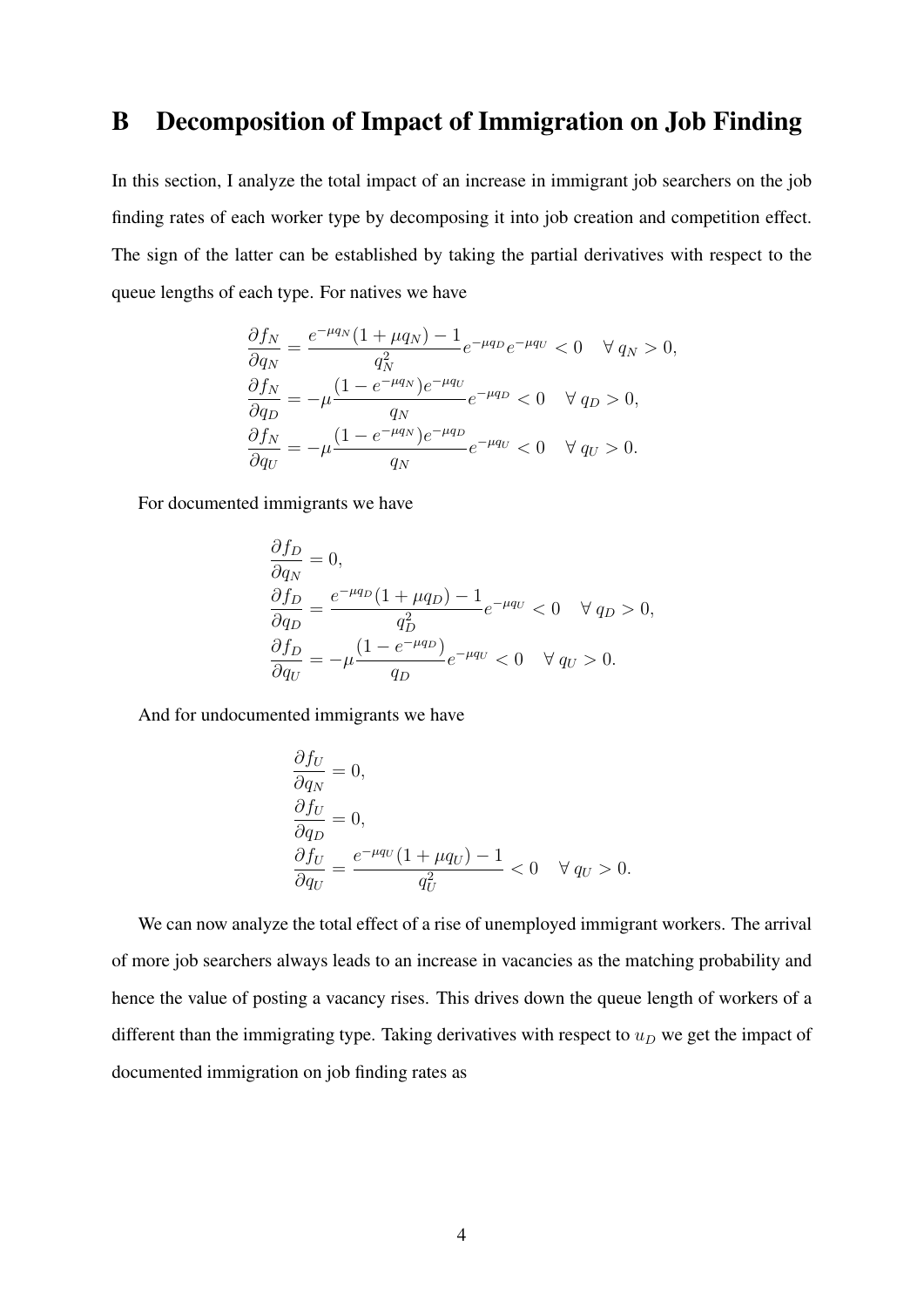$$
\frac{df_N}{du_D} = \underbrace{\frac{\partial f_N}{\partial q_N} \frac{dq_N}{dv} \frac{dv}{du_D}}_{\leq 0} + \underbrace{\frac{\partial f_N}{\partial q_U} \frac{dq_U}{dv} \frac{dv}{du_D}}_{\leq 0} + \underbrace{\frac{\partial f_N}{\partial q_D} \frac{dq_D}{du_D}}_{\leq 0} \leq 0, \tag{20}
$$

competition effect

$$
\frac{df_D}{du_D} = \underbrace{\frac{\partial f_D}{\partial q_U}}_{\leq 0} \underbrace{\frac{dq_U}{dv}}_{\leq 0} \underbrace{\frac{dv}{du_D}}_{\geq 0} + \underbrace{\frac{\partial f_D}{\partial q_D}}_{\leq 0} \underbrace{\frac{dq_D}{du_D}}_{\geq 0} \leq 0, \tag{21}
$$

$$
\frac{df_U}{du_D} = \underbrace{\frac{\partial f_U}{\partial q_U} \frac{dq_U}{dv} \frac{dv}{du_D}}_{\text{job creation effect}} > 0.
$$
\n(22)

The impact of undocumented immigration on job finding rates is

job creation effect

$$
\frac{df_N}{du_U} = \underbrace{\frac{\partial f_N}{\partial q_N} \frac{dq_N}{dv} \frac{dv}{du_U}}_{\text{job creation effect}} + \underbrace{\frac{\partial f_N}{\partial q_D} \frac{dq_D}{dv} \frac{dv}{du_U}}_{\text{job creation effect}} + \underbrace{\frac{\partial f_N}{\partial q_U} \frac{dq_U}{du_U}}_{\text{competition effect}} \le 0, \tag{23}
$$
\n
$$
\frac{df_D}{du_U} = \underbrace{\frac{\partial f_D}{\partial q_D} \frac{dq_D}{dv} \frac{dv}{du_U}}_{\text{job creation effect}} + \underbrace{\frac{\partial f_D}{\partial q_U} \frac{dq_U}{du_U}}_{\text{competition effect}} \le 0, \tag{24}
$$
\n
$$
\frac{df_U}{du_U} = \underbrace{\frac{\partial f_U}{\partial q_U} \frac{dq_U}{du_U}}_{\text{job creation effect}} &\text{completion effect}
$$
\n
$$
\frac{df_U}{du_U} = \underbrace{\frac{\partial f_U}{\partial q_U} \frac{dq_U}{du_U}}_{\text{topetition effect}} < 0. \tag{25}
$$

$$
\frac{df_U}{du_U} = \underbrace{\underbrace{\partial f_U}_{\partial q_U} \underbrace{dq_U}_{\text{competition effect}}}_{\text{ competition effect}} < 0. \tag{25}
$$

Equations (20) and (23) establish that the effect of both documented and undocumented immigration on natives' job finding (and thus their unemployment rate) is ambiguous. The larger is the difference in wages between natives and the type of immigrant entering the pool of the unemployed, the higher is the number of additional vacancies posted. Therefore, we know that  $\frac{df_N}{du_U} > \frac{df_N}{du_D}$  must hold. However, only solving and simulating the model for different  $u_D$ and  $u_U$  will allow us to determine the signs of  $\frac{df_N}{du_U}$  and  $\frac{df_N}{du_D}$ .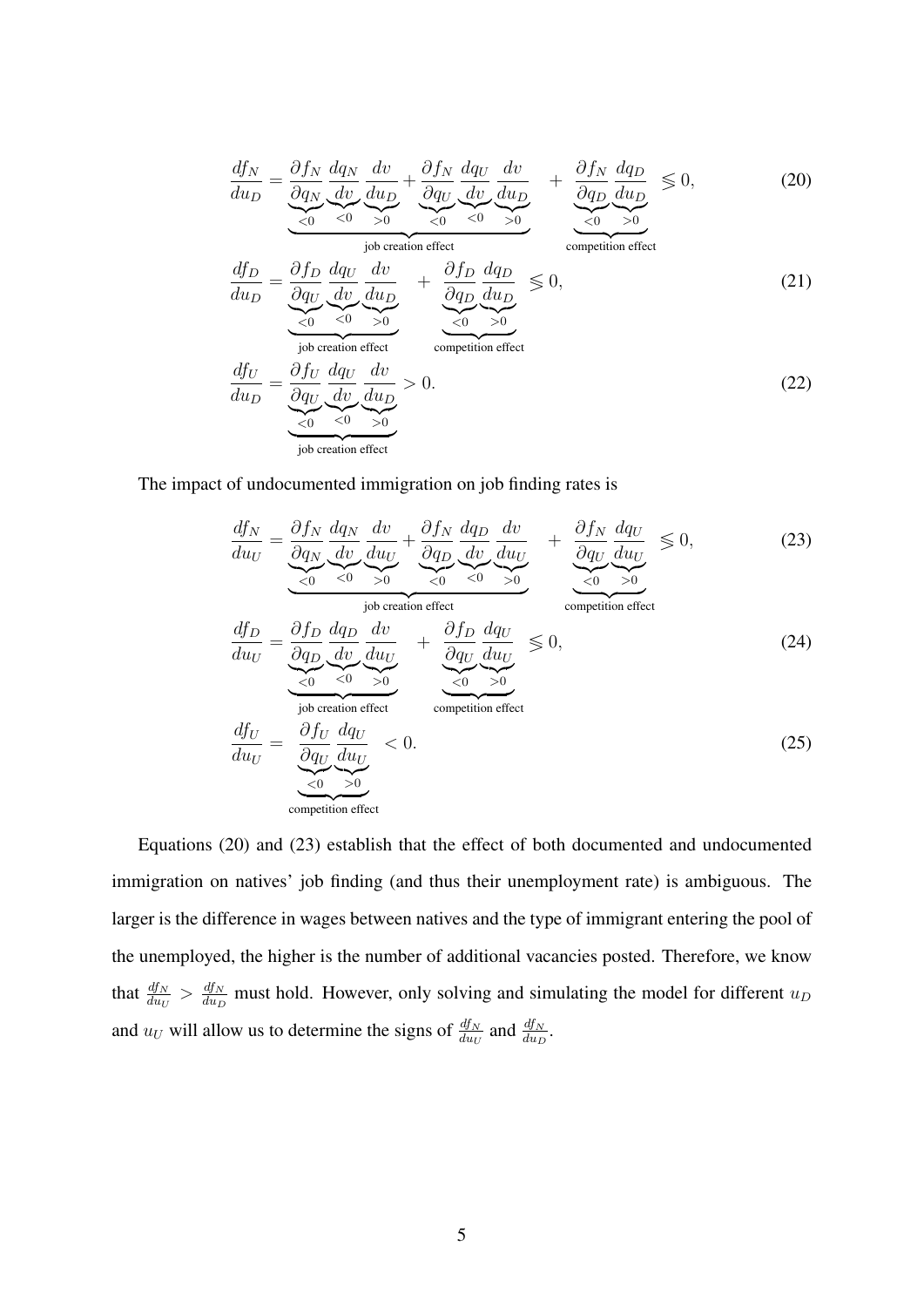# C Model extensions

#### C.1 Production using Capital and Labor

The first extension of the baseline model introduces an aggregate production function that uses capital and labor to generate a final output good. Thus, the productivity of a match is not constant but depends on the price of labor. Instead of assuming that a large representative firm directly posts vacancies and hires workers, I assume that recruiting agencies hire workers and bargain over their wages and then sell their labor services at the equilibrium price to competitive final good firms, which take the price for labor as given. This keeps the model tractable and as close as possible to the baseline version.

The final output is produced with a Cobb-Douglas function:

$$
Y = AL^{\alpha}K^{(1-\alpha)}.
$$

Perfect competition implies that the price for labor services equals their marginal product:

$$
p_L = \alpha A (K/L)^{(1-\alpha)}.
$$

In equilibrium, labor supply is determined by the number of workers of each type matched to recruiting agencies, which depends on the price of labor services: $41$ 

$$
e_i(p_L) = \frac{\omega_i f_i(p_L)}{s_i + f_i(p_L) + \lambda_i^W},
$$
  

$$
L(p_L) = \sum_i e_i(p_L).
$$

Thus, this extended model is solved by replacing the previously fixed match output *y* with the expression for  $p<sub>L</sub>$ , adding the labor supply equation and setting parameters  $\alpha$ , *A*, initial capital *K* and the degree of the elasticity of capital supply. With perfect elasticity,  $L^*$  denoting the equilibrium labor supply in the baseline model and  $\alpha$ , *A* and *K* normalized such that  $\alpha A(K/L^*)^{(1-\alpha)} = 1$ , we obtain a version of the model that is identical to the baseline. If on the other hand capital is inelastic, a change in labor supply, for example due to immigration, decreases the capital-labor ratio and leads to an equilibrium with a lower price for labor services

<sup>&</sup>lt;sup>41</sup>The stock of matched workers is derived from the law of motion  $\dot{e}_i = f_i(p_L)(\omega_i - e_i) - (s_i + \lambda_i^W)e_i$ .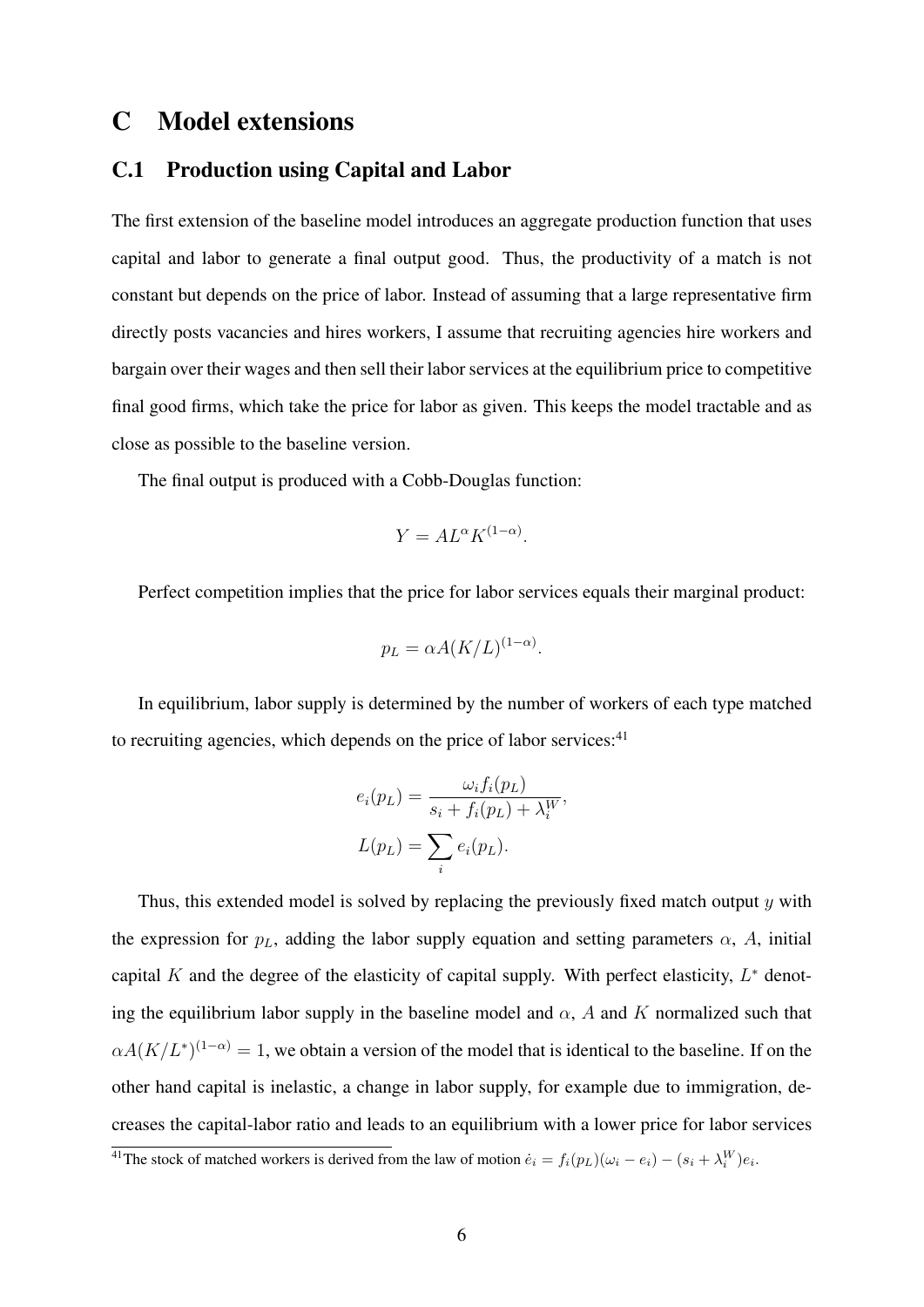compared to the baseline.

To illustrate how the predictions change depending on the degree of capital supply elasticity, I set  $\alpha = 0.66$ , the labor share of output, and normalize *A* and *K* so that  $p_L = 1$  in the equilibrium with the calibration shown in Table 4. I then simulate immigration for different capital supply elasticities, ranging from 0 (*K* stays fixed) to infinity (the baseline case). Figures C.1 and C.2 show the effects of a one percentage point increase in the share of documented and undocumented immigrants (i.e. the slopes of the lines in Figures 7 and 8) depending on the elasticity of capital supply. The limit on the left depicts the case with fixed capital, whereas the limit on the right depicts the baseline case of infinite elasticity. Immigration drives down the marginal product of labor more strongly when the capital supply elasticity is lower, resulting in fewer vacancies and lower wages. Accordingly, the effect on the unemployment rates of all worker types is more positive and the effect on their wages more negative.

In case of documented immigration, the signs of the effects on unemployment for each type remain the same for any degree of the capital supply elasticity (undocumented immigrants' unemployment rate decreases even with zero elasticity), whereas the effect on the overall unemployment rate becomes negative when the elasticity is low enough. In case of undocumented immigration, all signs are unaffected. That is, even when capital remains fixed, the unemployment rate of natives as well as the overall unemployment rate fall, although for natives the change is just around a third of the change with perfectly elastic capital supply. For both types of immigration, wages start to fall when the capital supply is only somewhat inelastic. This prediction would contradict the positive wage effects of undocumented immigrants found in section 7.1.

In sum, the qualitative predictions in terms of the employment effects of the two types of immigration hold even under the most extreme assumption of fixed capital. On the other hand, effects on wages are negative when the capital supply is somewhat inelastic, which stands in contrast to the empirical evidence shown in Section 7.1. This might suggest that capital supply is rather elastic in reality, at least in the low-skilled sector that is the subject of the paper.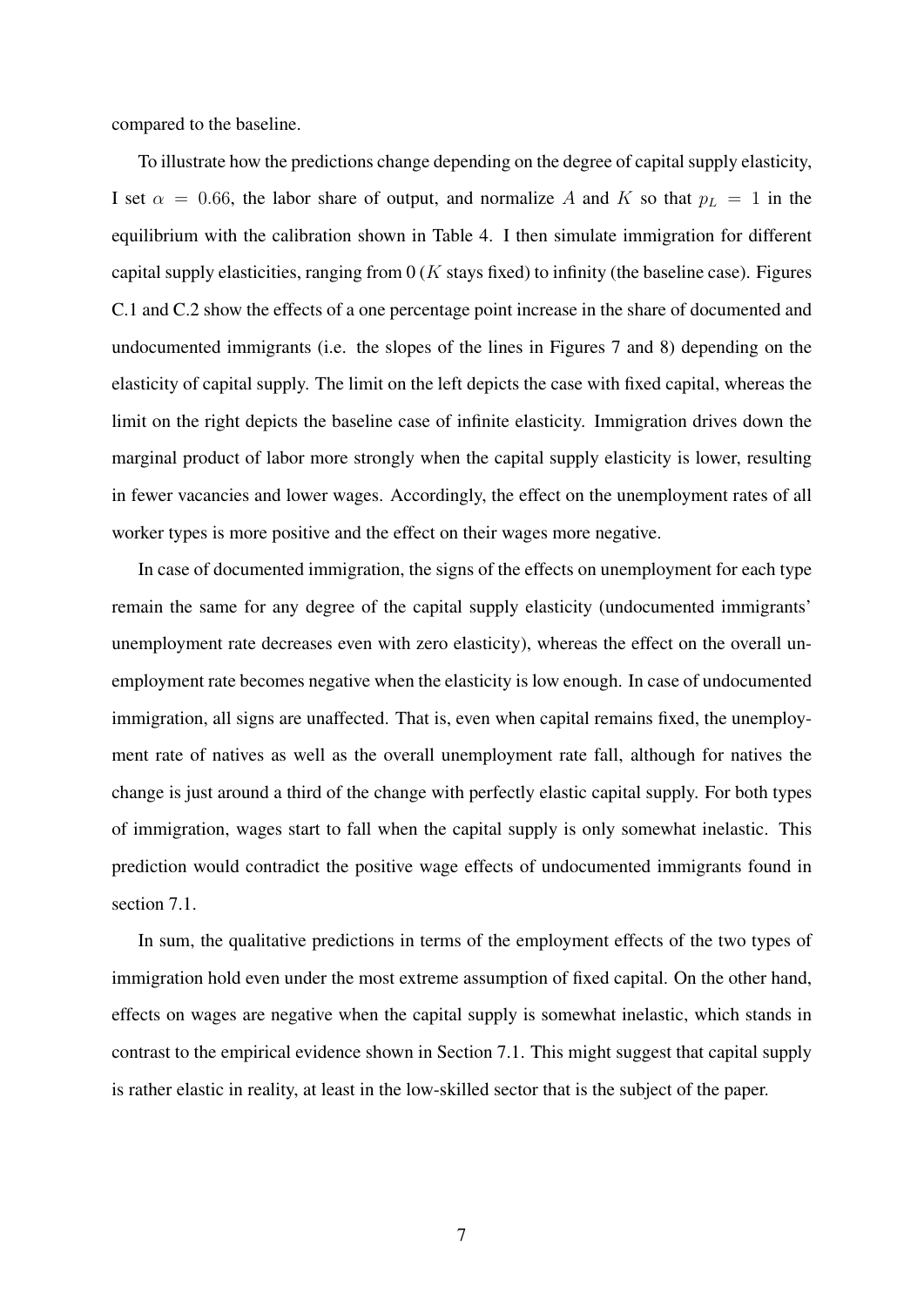

Figure C.1: Effects of documented immigration depending on capital supply elasticity

Figure C.2: Effects of undocumented immigration depending on capital supply elasticity

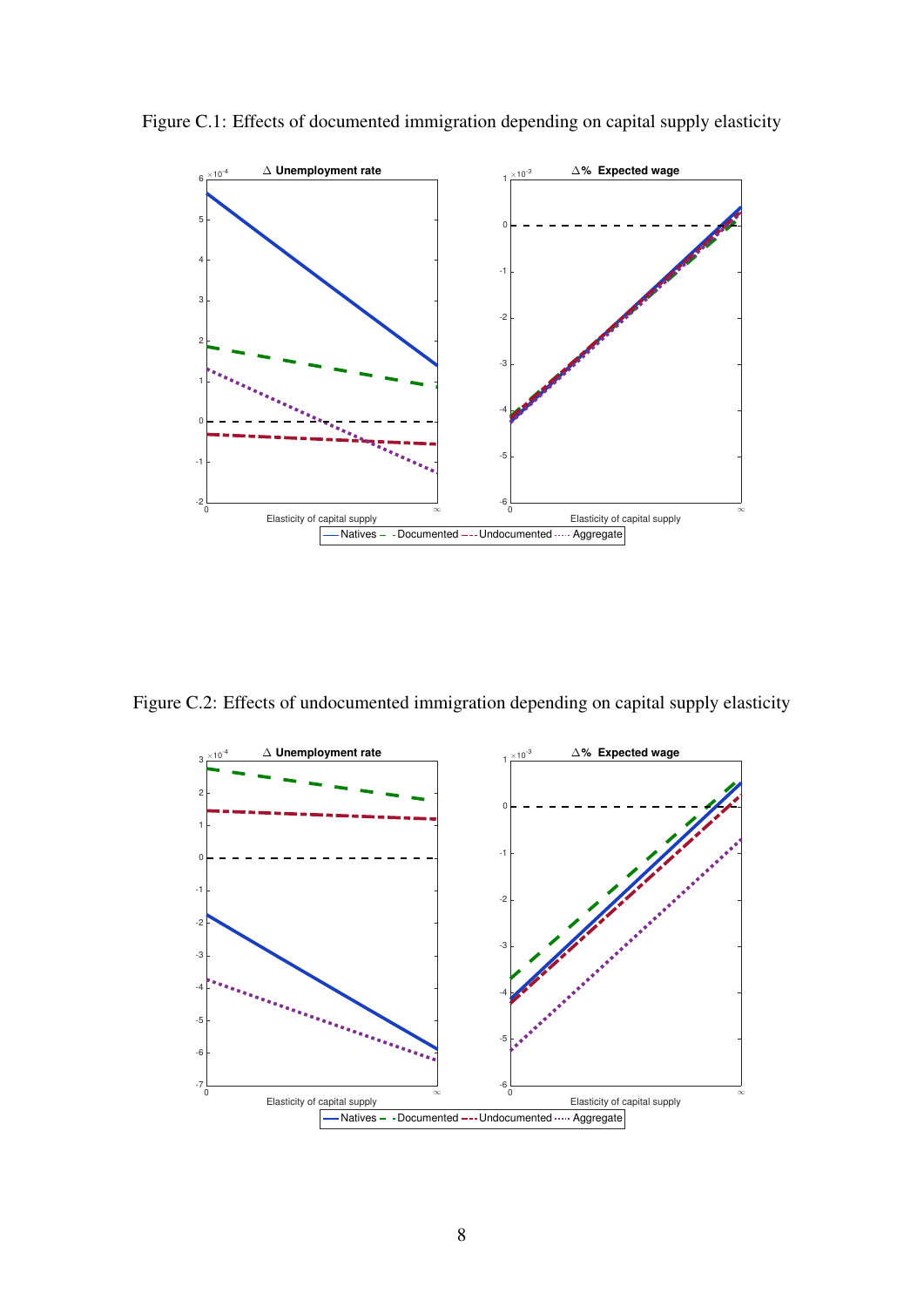#### C.2 Imperfect Substitution between Natives and Immigrants

The second model extension allows for imperfect substitution between native and immigrant workers in production. I maintain the assumption that workers apply to the same jobs as otherwise the competition effect would be absent in the model. This implies that firms cannot affect the relative quantities of native and immigrant labor by posting type-specific vacancies. Rather, the quantities result from population shares and job finding and separation rates of natives and immigrants. Apart from the production function, the labor market has the same structure as described in Section C.1.

As a consequence of imperfect substitution, an inflow of immigrants will reduce the marginal product of immigrant labor and increase the marginal product of native labor, whereby the sizes of the effects depend on the degree of imperfect substitution. Due to the lack of an estimate for the elasticity of substitution between documented and undocumented immigrants, I assume that these two labor types are perfectly substitutable.<sup>42</sup> Thus, production is given by

$$
Y = AK^{(1-\alpha)}[(\theta_N L_N^{\frac{\sigma-1}{\sigma}} + \theta_I L_I^{\frac{\sigma-1}{\sigma}})^{\frac{\sigma}{\sigma-1}}]^{\alpha},
$$

where  $\theta_N$  and  $\theta_I$  are productivity parameters and  $\sigma$  is the elasticity of substitution between native and immigrant labor. The prices for labor services for each type  $j \in \{N, I\}$  equal their marginal products and are given by

$$
p_j = \alpha A (K/L)^{(1-\alpha)} \theta_j \left(\frac{L}{L_j}\right)^{1/\sigma}.
$$

The equilibrium labor supplies are

$$
L_N(p_N) = e_N(p_N) = \frac{\omega_N f_N(p_N)}{s_N + f_N(p_N)},
$$
  

$$
L_I(p_I) = e_D(p_I) + e_U(p_I) = \frac{\omega_D f_D(p_I)}{s_D + f_D(p_I)} + \frac{\omega_U f_U(p_I)}{s_U + f_U(p_I) + \lambda_U^W}.
$$

Analogously to Section C.1, the model is solved by replacing match output with the prices  $42$ Edwards and Ortega (2017) allow documented and undocumented workers to be potentially imperfectly substitutable in their model but ultimately assume an elasticity of 1000, which practically is equivalent to perfect substitutability.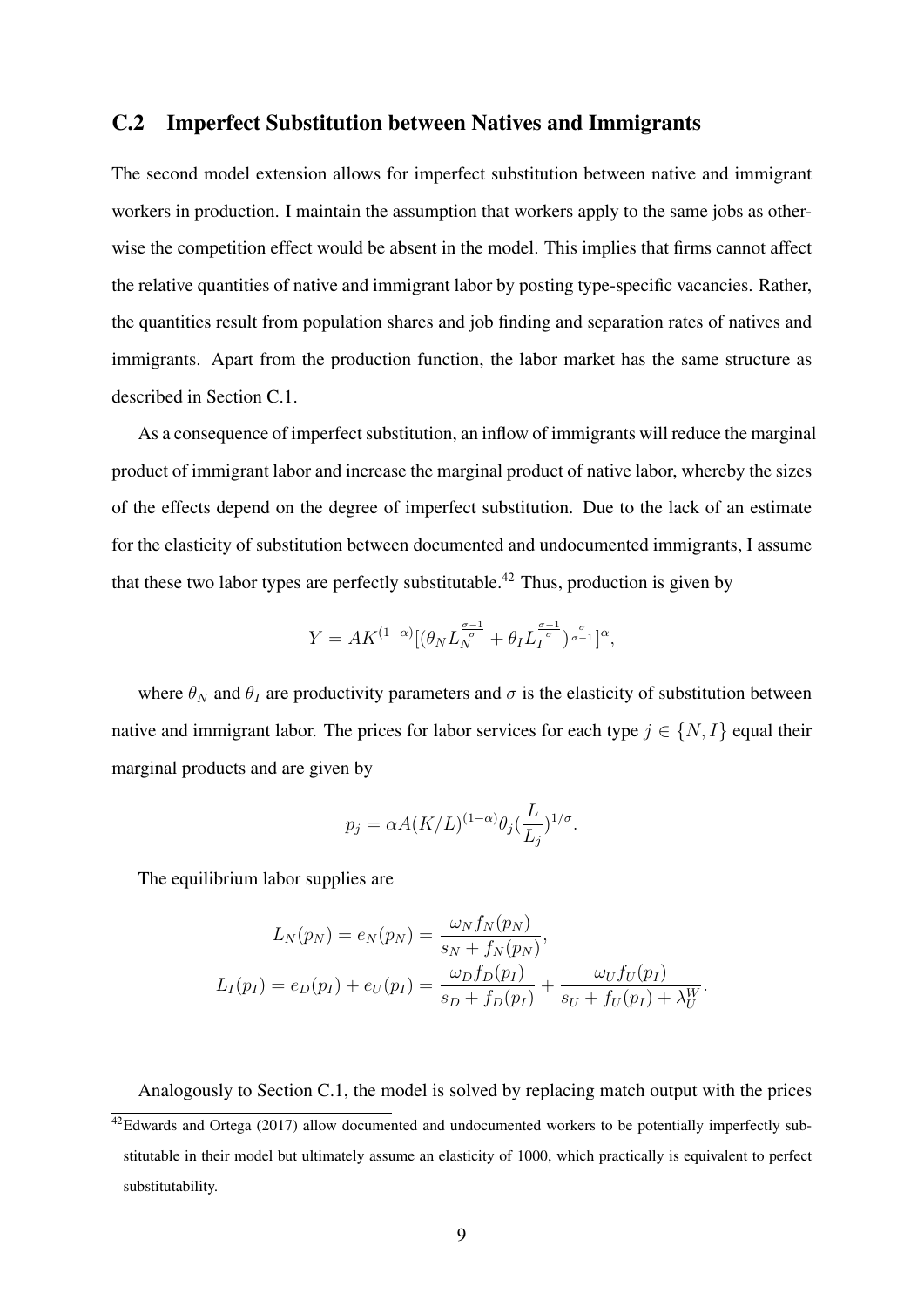of labor services for each type, which are now different for natives and immigrants. Without loss of generality, I define the auxiliary parameter  $\phi_j \equiv \alpha A (K/L)^{(1-\alpha)} \theta_j$  and set  $\phi_N$  and  $\phi$ *I* so that  $p_N = p_I = 1$  when all other parameters are set as shown in Table 4.<sup>43</sup> Hence, the productivity parameters are consistent with the parameterization that replicates the data.<sup>44</sup> I base the calibration of  $\sigma$  on Ottaviano and Peri (2012). They find an overall elasticity of substitution around 20 considering all education levels but a value of only 12.5 among high school dropouts, which is the estimate I use.

Figure C.3 plots the effects of an inflow of documented immigrants on the equilibrium outcomes predicted by this extended model. Because  $\phi_I < \phi_N$ , the job creation effect of immigration is weaker than in the baseline model, which results in a somewhat steeper increase in natives' unemployment rate. However, the most notable deviation from the baseline model can be seen in the wage plots. Because of the change in relative labor supplies of natives and immigrants, the marginal productivity of the former rises whereas that of the latter falls. Accordingly, wages now strongly increase for natives and decrease for both types of immigrants, whereas they remained almost constant before.

Figure C.4, which depicts the effects of undocumented immigration, shows that due to the weaker job creation effect, the fall in natives' unemployment rate is somewhat less steep, although the difference to the baseline figure is marginal. The wage reactions largely resemble those in C.3 because they are now primarily driven by the effects on relative productivities, which are similar in the two figures.

Altogether, introducing imperfect substitutability has little impact on the predictions regarding unemployment rates. However, the shifts in relative labor supplies due to immigration imply positive effects on natives' and negative effects on immigrants' wages. An important caveat is the maintained assumption that all workers apply to the same jobs. If imperfect substitution induces firms to create different vacancies for natives and immigrants, the competition effect might be lower and the effects on natives' unemployment rates more positive than predicted by the model .

<sup>&</sup>lt;sup>43</sup>Capital is therefore assumed to be perfectly elastic again in this extension.

<sup>&</sup>lt;sup>44</sup>This implies that  $\phi_I$  is somewhat smaller than  $\phi_N$  because there are less immigrants than natives employed and thus the marginal product of immigrant labor would be larger, if the parameters were the same.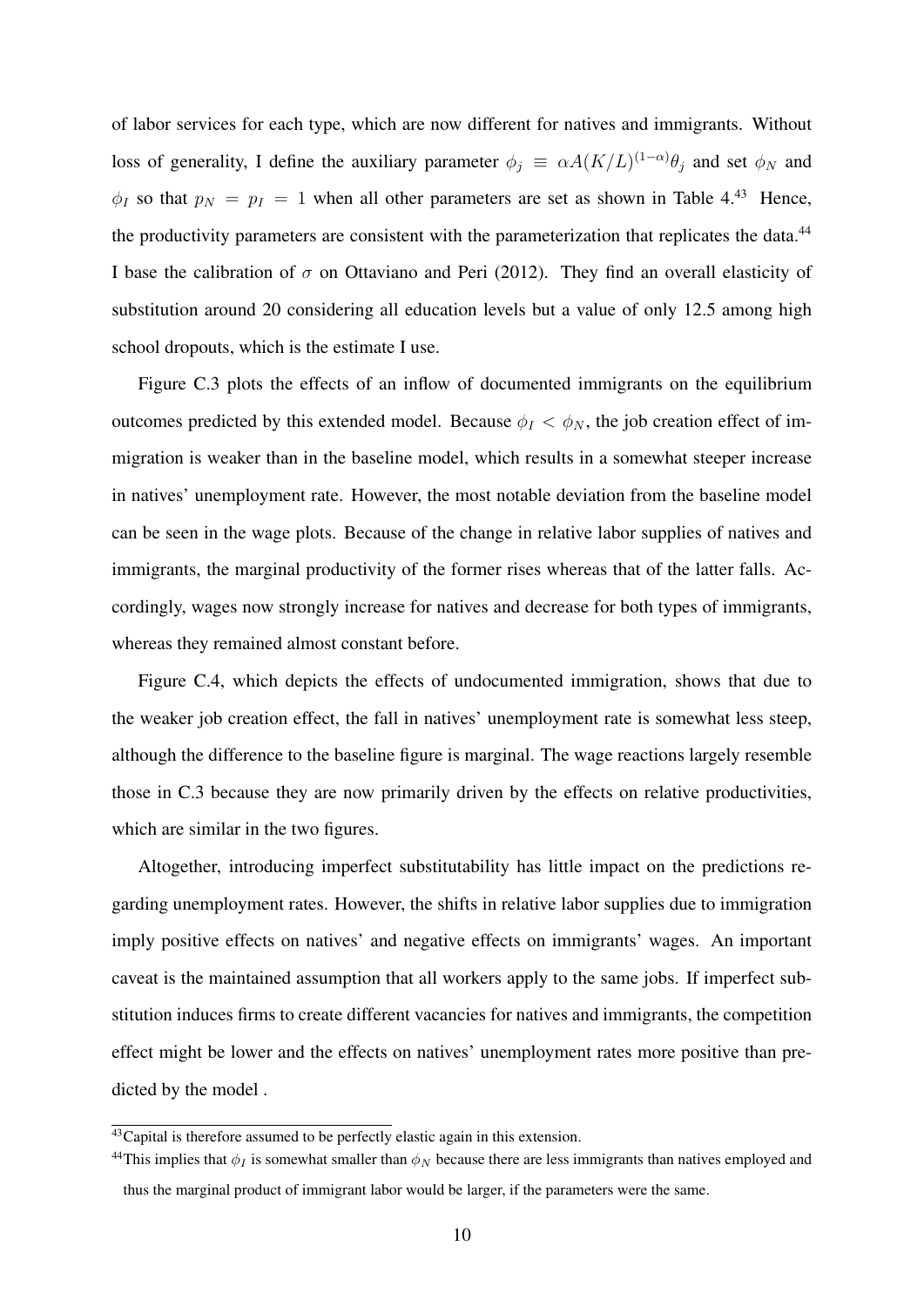

Figure C.3: Effects of documented immigration with imperfect substitution

Figure C.4: Effects of undocumented immigration with imperfect substitution

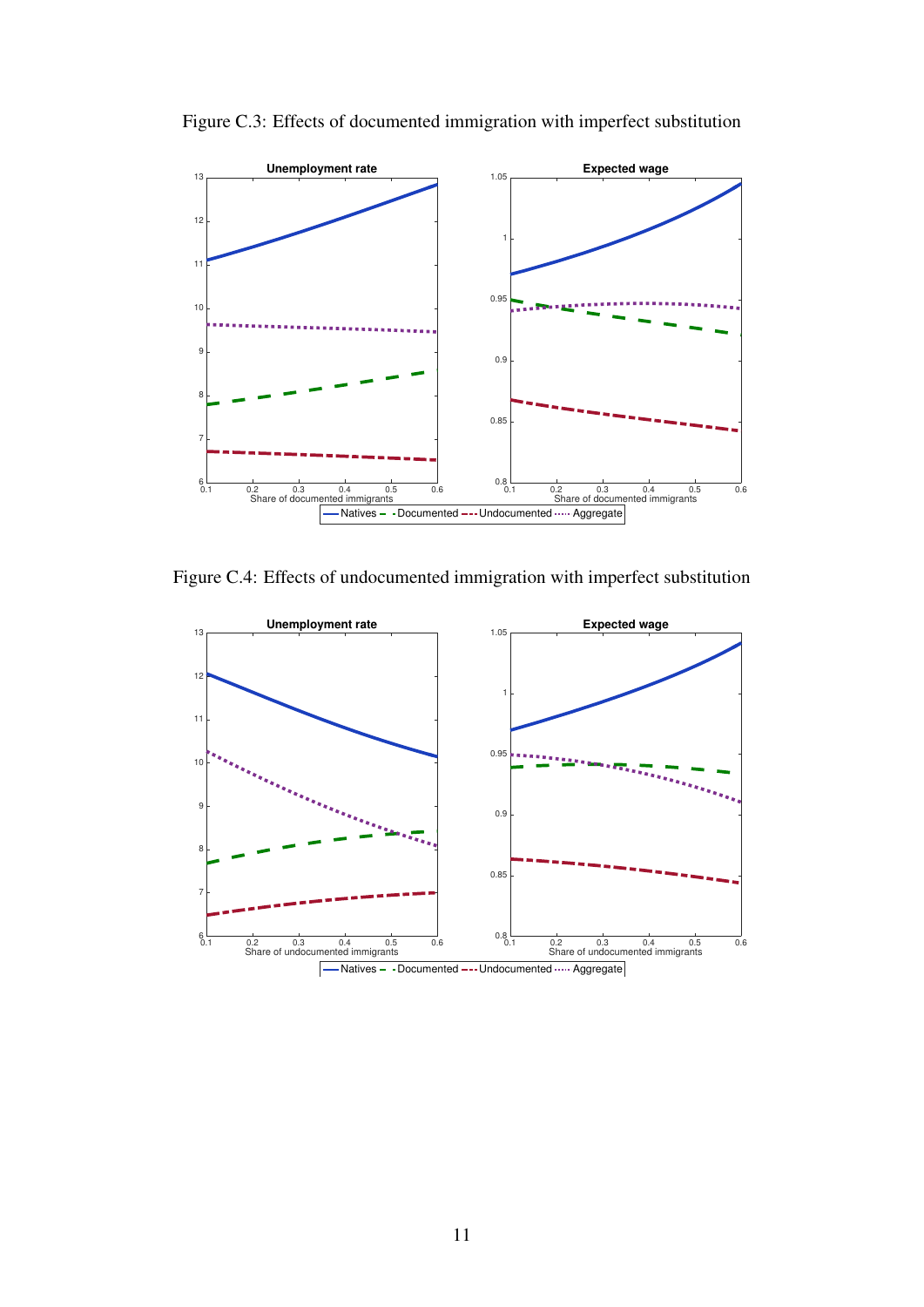### D Robustness Checks

#### D.1 Wage gaps using Census/ACS data

|                     | (1)            | (2)            | (3)            | (4)            | (5)            |
|---------------------|----------------|----------------|----------------|----------------|----------------|
| Documented          | $-0.136$       | $-0.033$       | $-0.064$       | $-0.026$       | $-0.025$       |
|                     | (0.0021)       | (0.0232)       | (0.0146)       | (0.0126)       | (0.0125)       |
| Undocumented        | $-0.344$       | $-0.205$       | $-0.238$       | $-0.144$       | $-0.139$       |
|                     | (0.0022)       | (0.0207)       | (0.0155)       | (0.0132)       | (0.0131)       |
| Demographics        | N <sub>0</sub> | Yes            | Yes            | Yes            | Yes            |
| Year/MSA FE         | N <sub>0</sub> | N <sub>0</sub> | Yes            | Yes            | Yes            |
| Ind/occ FE          | N <sub>0</sub> | N <sub>0</sub> | N <sub>0</sub> | Yes            | N <sub>0</sub> |
| Ind x occ FE        | N <sub>0</sub> | N <sub>0</sub> | N <sub>0</sub> | N <sub>0</sub> | Yes            |
| <b>Observations</b> | 508720         | 508720         | 508720         | 508720         | 508720         |
| R-squared           | 0.071          | 0.174          | 0.220          | 0.314          | 0.325          |

Table D.1: Legal status and hourly wage of low-skilled workers

Notes: Dependent variable is the logarithm of the hourly wage. Data come from the Census 1990/2000 and ACS 2009-2011 and include high school dropouts aged 25-65. Demographic controls include *sex*, *race*, *age* and *age squared*. Standard errors are clustered at the metropolitan area level.

#### D.2 Job finding rate gaps and search effort

If (undocumented) immigrants search for jobs more intensively and the job finding rate positively depends on search effort, this could be driving the job finding rate difference observed in the data. To control for this possibility, I use additional variables in the basic CPS and data from the American Time Use Survey (ATUS).

Job seekers in the CPS can indicate up to six different search methods in response to the question "What are all of the things you have done to find work during the last 4 weeks?". Figure D.1 shows the possible methods and their frequencies by worker type among low-skilled job seekers. Being used by almost half of them, the most frequent method for all types is to contact employers directly. It also stands out that immigrants tend to contact more often friends and relatives and less often send resumes than natives. Figure D.2 shows the average number of different job search methods used over time. Except in the very beginning of the period, both types of immigrants use less methods than natives.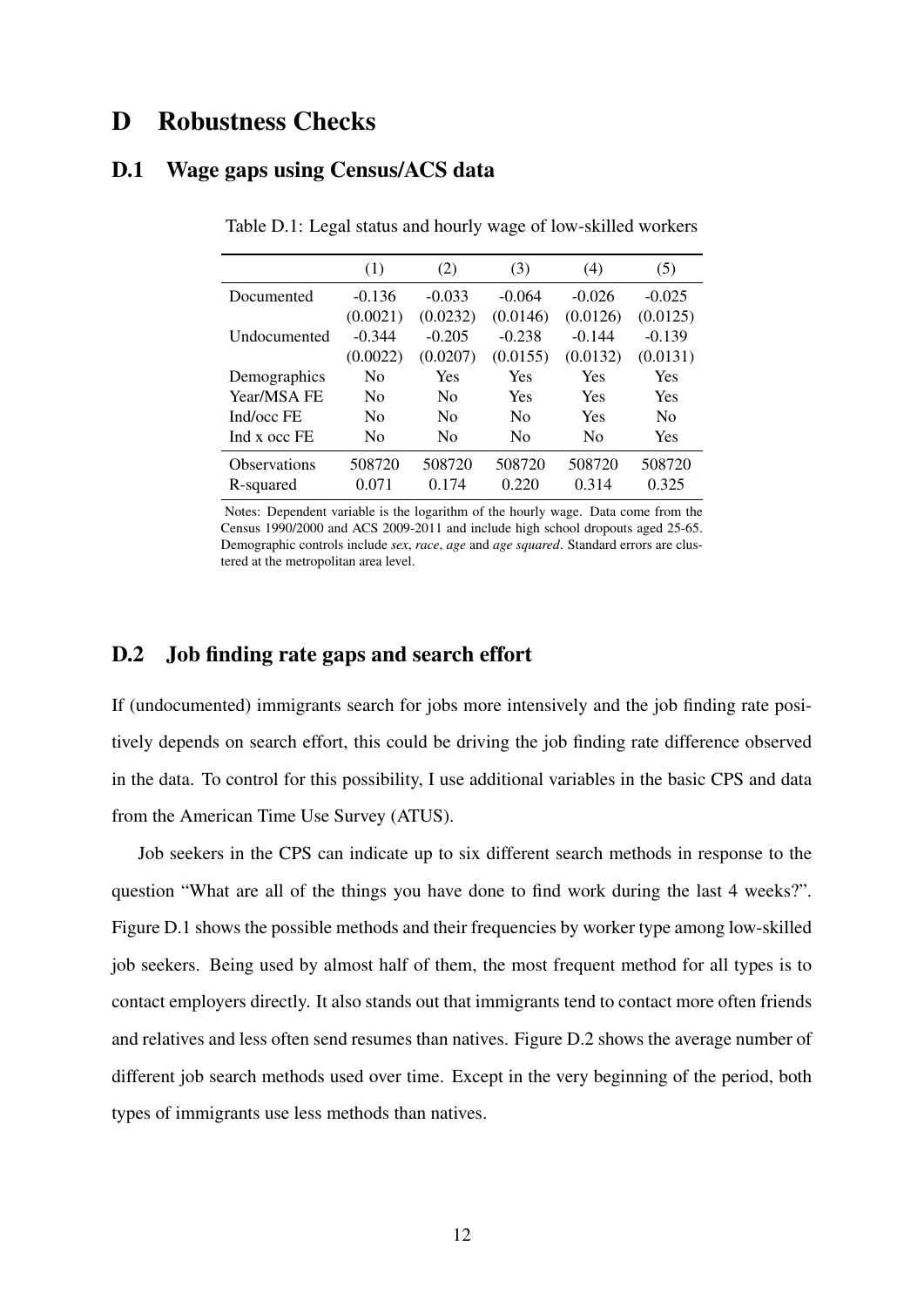

Figure D.1: Search methods used by unemployed low-skilled workers (%)

Figure D.2: Number of search methods used by unemployed low-skilled workers

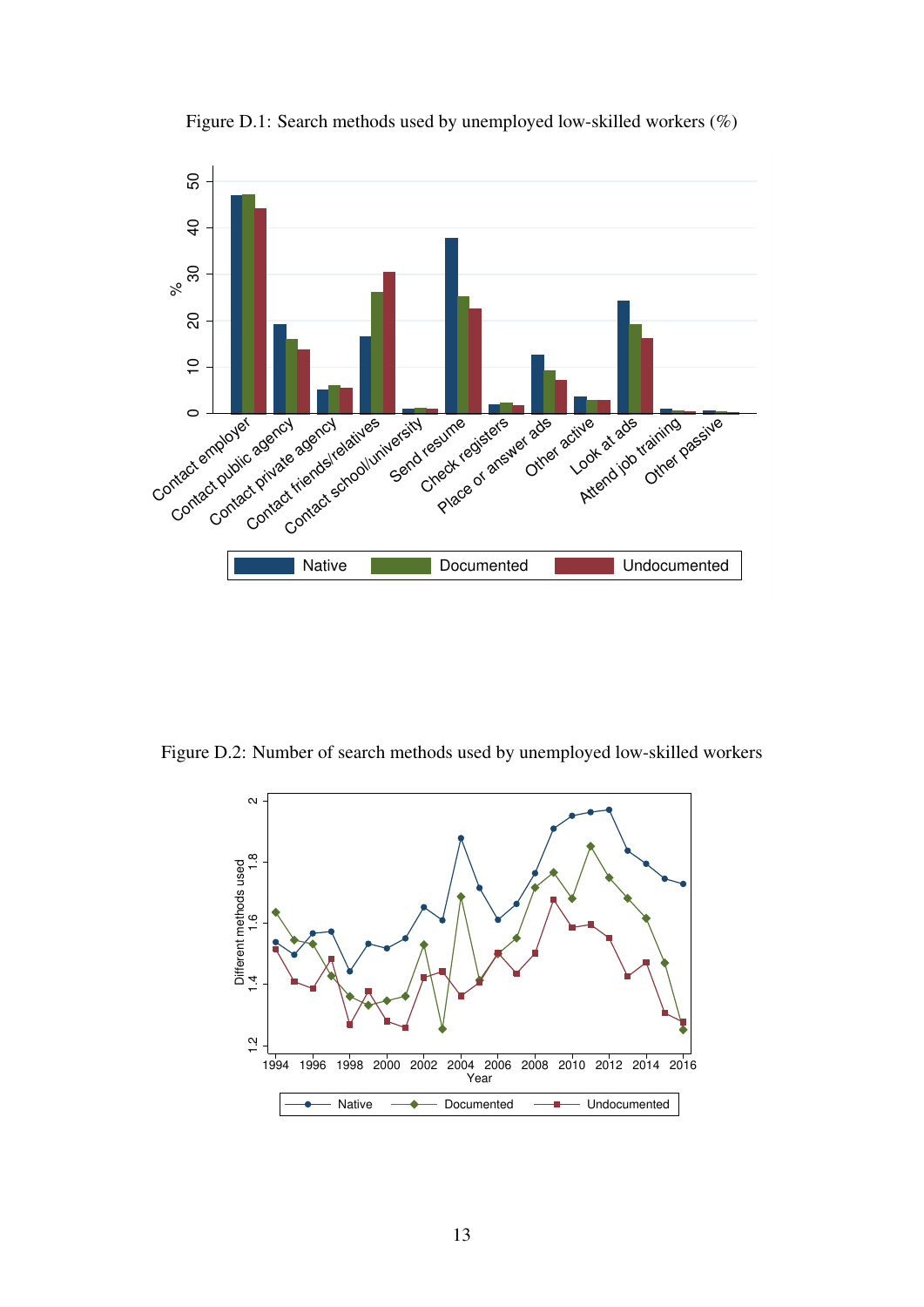However, immigrants might use these search methods more intensively, i.e. spend more time using a specific method. To investigate this possibility, I use additional data from the ATUS. In this survey, a sample of respondents interviewed for the CPS report their time spent on various activities during the day before the interview. Importantly, one of the categories is "Job search activities". I use this information to calculate for all unemployed in the ATUS the daily time spent searching for a job (in minutes). Although the observations in the ATUS and the CPS monthly data can be linked and I therefore have observed search time for a subset of CPS observations, the ATUS sample size is too small to analyze the determinants of job finding rates (there are around 1300 unemployed high school dropouts).

Therefore, to be able to control for search time in the regressions using the full CPS sample, I exploit the fact that also ATUS respondents report the methods used for job search. This allows me to estimate a relationship between search time and methods in the ATUS data and then, based on this relationship, impute search time for all CPS observations. I thereby follow Mukoyama et al. (2018) and use a Heckman selection model, which estimates the effects of search methods and demographic variables on the probability of observing positive search time in the first step and the effects on minutes spent searching conditional on positive search time in the second step. I then predict search time based on the estimated model in the CPS sample.

Additionally to the demographic variables used by Mukoyama et al. (2018) in both steps of the estimation, I also include the two immigrant dummies to allow for systematic differences in search time between natives, documented and undocumented immigrants. Figure D.3 plots the resulting imputed daily minutes spent searching by worker type. Both types of immigrants spend less time searching than natives and the difference widens from around two to six minutes over the period. In 2016, natives have spent around 50% more time per day on searching for a job than immigrants according to this imputation. If higher search effort positively affects the speed of job finding, we would therefore expect immigrants to find jobs at a *lower* rate than natives.

Table D.2 shows the results of the job finding rate regressions controlling for imputed search time. The coefficients are virtually the same as in the baseline Table 2. Thus, the empirical evidence does not support that varying search effort drives the job finding rate differentials.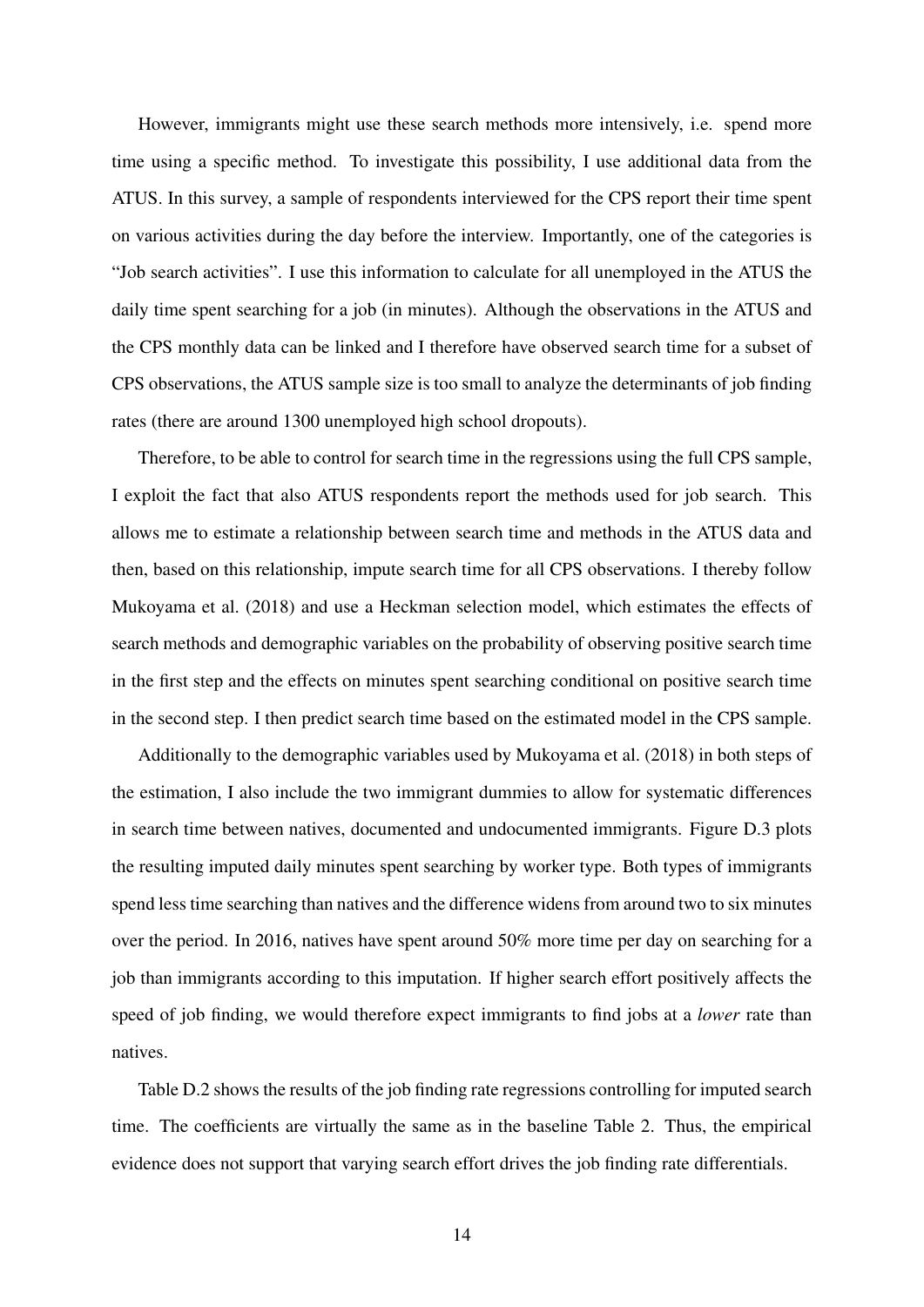Figure D.3: Imputed minutes spent searching by unemployed low-skilled workers



Table D.2: UE regressions controlling for imputed time spent on job search

|                      | (1)            | (2)            | (3)            | (4)            | (5)            |
|----------------------|----------------|----------------|----------------|----------------|----------------|
| Documented           | 0.063          | 0.058          | 0.068          | 0.066          | 0.067          |
|                      | (0.0047)       | (0.0062)       | (0.0084)       | (0.0078)       | (0.0078)       |
| Undocumented         | 0.136          | 0.121          | 0.137          | 0.137          | 0.138          |
|                      | (0.0054)       | (0.0100)       | (0.0118)       | (0.0123)       | (0.0123)       |
| Demographics         | No             | Yes            | Yes            | Yes            | Yes            |
| <b>Year/State FE</b> | No             | N <sub>0</sub> | Yes            | Yes            | Yes            |
| Ind/occ FE           | No             | N <sub>0</sub> | $\rm No$       | Yes            | N <sub>0</sub> |
| Ind x occ FE         | N <sub>0</sub> | N <sub>0</sub> | N <sub>0</sub> | N <sub>0</sub> | Yes            |
| <b>Observations</b>  | 75032          | 75032          | 75032          | 75032          | 75032          |
| R-squared            | 0.021          | 0.039          | 0.052          | 0.064          | 0.086          |

Notes: Dependent variable is the probability of a UE transition. Data come from the CPS basic files 1994-2016 and include high school dropouts aged 25-65. Demographic controls include *sex*, *race*, *age* and *age squared*. Standard errors are clustered at the state level.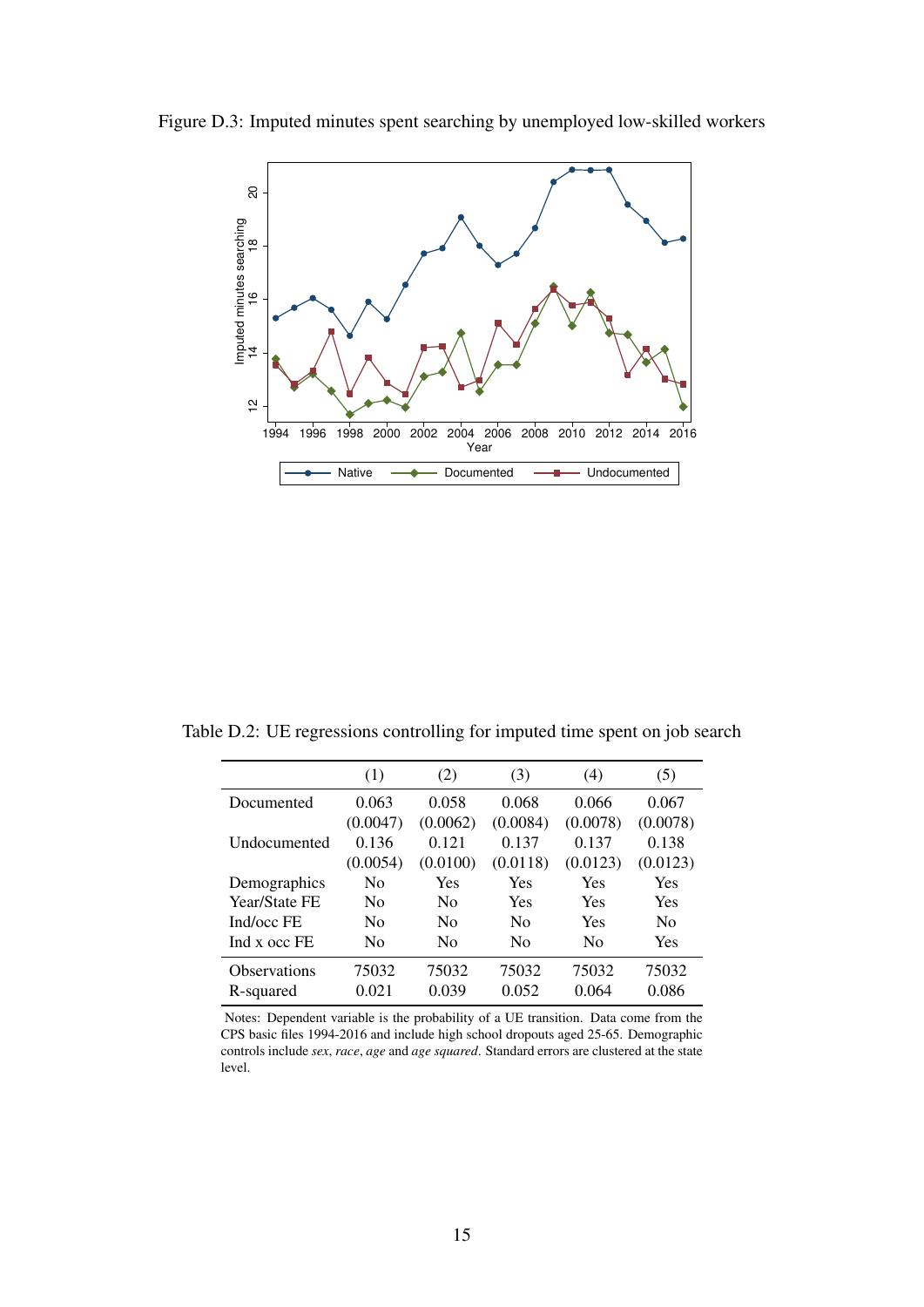### D.3 Wage and job finding rates when excluding occupations with disproportionally high concentration of undocumented immigrants

|                     | (1)            | (2)            | (3)            | (4)            | (5)            |
|---------------------|----------------|----------------|----------------|----------------|----------------|
| Documented          | $-0.127$       | $-0.073$       | $-0.094$       | $-0.047$       | $-0.046$       |
|                     | (0.0051)       | (0.0100)       | (0.0080)       | (0.0066)       | (0.0067)       |
| <b>Undocumented</b> | $-0.268$       | $-0.195$       | $-0.223$       | $-0.128$       | $-0.126$       |
|                     | (0.0057)       | (0.0197)       | (0.0172)       | (0.0130)       | (0.0133)       |
| Demographics        | No             | Yes            | Yes            | Yes            | Yes            |
| Year/MSA FE         | N <sub>0</sub> | N <sub>0</sub> | Yes            | Yes            | Yes            |
| Ind/occ FE          | N <sub>0</sub> | N <sub>0</sub> | N <sub>0</sub> | Yes            | N <sub>0</sub> |
| Ind x occ FE        | N <sub>0</sub> | N <sub>0</sub> | N <sub>0</sub> | N <sub>0</sub> | Yes            |
| Observations        | 57393          | 57393          | 57393          | 57393          | 57393          |
| R-squared           | 0.046          | 0.148          | 0.176          | 0.277          | 0.305          |

Table D.3: Legal status and hourly wage of low-skilled workers

Notes: Dependent variable is the logarithm of the hourly wage. Data come from the CPS March supplement 1994-2016 and include high school dropouts aged 25-65. Demographic controls include *sex*, *race*, *age* and *age squared*. The dropped occupations are *Cooks, Construction laborers, Carpenters, Gardeners* and *Food prep workers*. Standard errors are clustered at the metropolitan area level.

|                      | (1)            | (2)            | (3)      | (4)      | (5)            |
|----------------------|----------------|----------------|----------|----------|----------------|
| Documented           | 0.059          | 0.053          | 0.062    | 0.059    | 0.060          |
|                      | (0.0051)       | (0.0060)       | (0.0067) | (0.0063) | (0.0064)       |
| <b>Undocumented</b>  | 0.132          | 0.119          | 0.134    | 0.130    | 0.130          |
|                      | (0.0059)       | (0.0076)       | (0.0099) | (0.0116) | (0.0119)       |
| Demographics         | N <sub>0</sub> | Yes            | Yes      | Yes      | <b>Yes</b>     |
| <b>Year/State FE</b> | N <sub>0</sub> | N <sub>0</sub> | Yes      | Yes      | <b>Yes</b>     |
| Ind/occ FE           | N <sub>0</sub> | N <sub>0</sub> | $\rm No$ | Yes      | N <sub>0</sub> |
| Ind x occ FE         | N <sub>0</sub> | No             | $\rm No$ | No       | Yes            |
| <b>Observations</b>  | 62653          | 62653          | 62653    | 62653    | 62653          |
| R-squared            | 0.014          | 0.025          | 0.040    | 0.055    | 0.080          |

Table D.4: Legal status and UE transition of low-skilled workers

Notes: Dependent variable is the probability of a UE transition. Data come from the CPS basic files 1994-2016 and include high school dropouts aged 25-65. Demographic controls include *sex*, *race*, *age* and *age squared*. The dropped occupations are *Cooks, Construction laborers, Carpenters, Gardeners* and *Food prep workers*. Standard errors are clustered at the state level.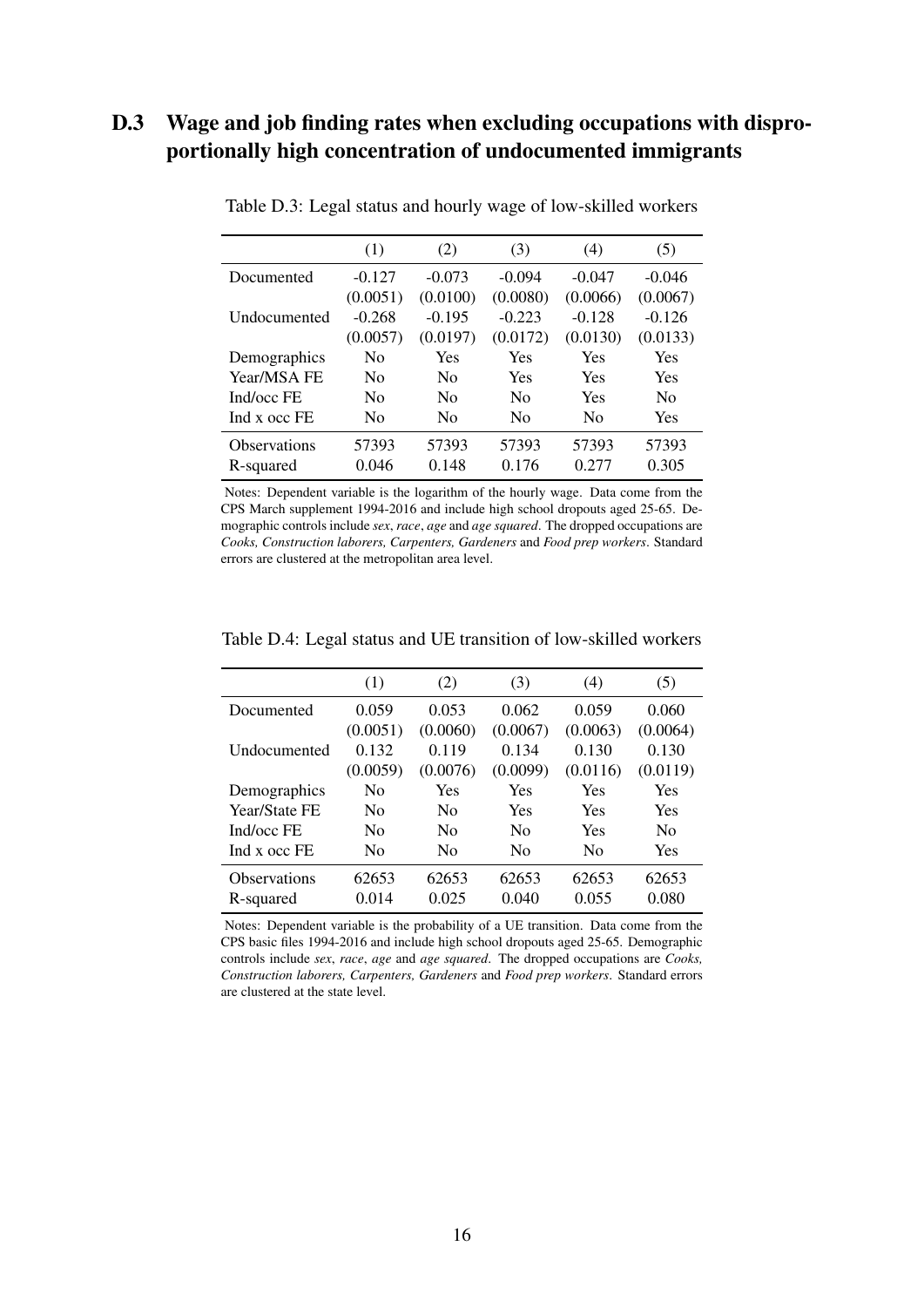#### D.4 Robustness to alternative bargaining mechanism

The bargaining mechanism described in the main text implies that with some probability, which depends on the bargaining power, workers send their firm wage offers before the hiring decision. However, a sensible alternative might be to assume that firms first commit to hire the candidate that yields the highest expected surplus and then engage in bargaining with the chosen worker. As a consequence, hired workers could capture the full match surplus with probability  $\beta_i$  independently of the number and nature of the competitors. While contractually committing to a wage after the hiring decision certainly resembles the real world more closely, the assumption that competitors do not influence the wage negotiation at all seems extreme as well. Reality most likely lies somewhere in-between the two alternatives. To check whether the predictions of the model are robust to this alternative assumption, I estimate and solve the model with wage bargaining after the hiring decision. Thus, a hired worker of type *i* always earns  $\underline{w}_i + \beta_i(y - \underline{w}_i)$ .

Figure D.4 shows the resulting effects documented immigration. While the reactions of the unemployment rates to documented immigration are unaffected, the expected wage of natives experiences a (barely visible) decline, whereas in the baseline model it increases. The rationale behind this is the following. Previously, natives could only capture a share of the match surplus when having no competitors, as indicated by case 1 in Table E.2. As there is a positive job creation effect due to documented immigration, probability  $f_1$  increases and thus there are more natives earning a wage higher than the reservation wage, although there are overall less natives employed because of the decline in  $f_2$ . The higher probability of finding a job with some surplus over staying unemployed increases the reservation wage (see equation (4)) and therefore the actual wage. This wage effect of natives shifting to matches with positive surplus vanishes under the alternative bargaining mechanism as natives receive a wage above the reservation wage in all matches. Therefore, now the expected wage of natives is initially higher, but falls when the share of immigrants increases as  $f_2$  declines due to the additional immigrant competitors.

Figure D.5 plots the reactions of unemployment rates and wages to undocumented immigration. The unemployment rates of natives and documented immigrants are now higher initially compared to Figure 8. This is because for a low share of undocumented immigrants, wages of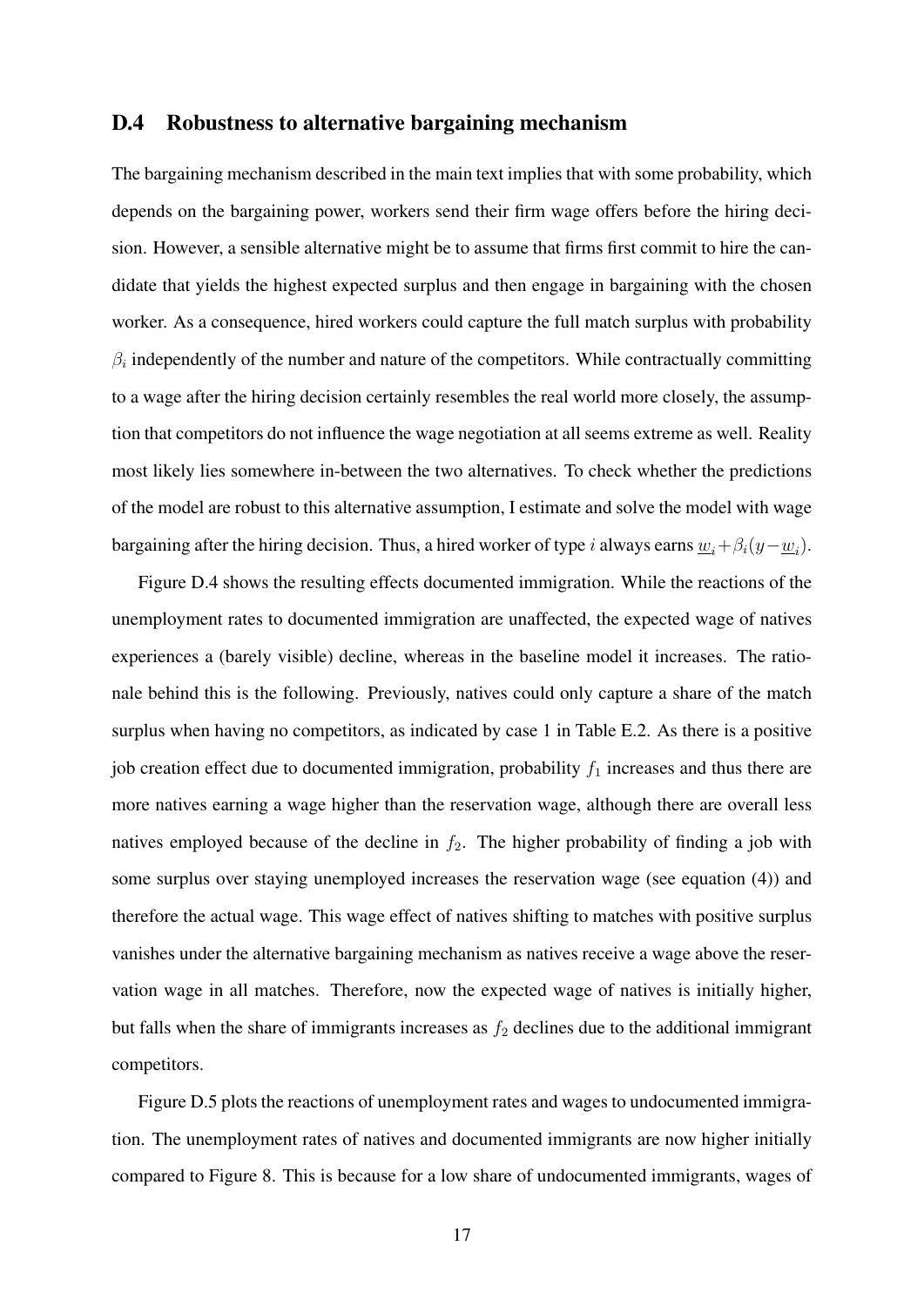all workers are higher and therefore there are less vacancies in equilibrium. When the share increases, the wages of legal workers increase less steeply and the wages of undocumented immigrants decrease. Thus, expected wage costs of firms fall more sharply, leading to a stronger job creation effect and a steeper decline in the unemployment rate of natives. The reason for the weaker wage increase (or decrease in case of undocumented immigrants) is again the lack of the wage effect caused by workers shifting to jobs with wages above the reservation wage that arises under the baseline bargaining assumption.

In sum, the competition effect has no impact on natives' wages under the baseline assumption because competition only decreases the number of natives with jobs that generate no surplus above staying unemployed anyways. This is not true anymore when the wage is bargained after being hired and therefore generally wages move in the opposite direction of unemployment rates because a lower job finding rate necessarily translates into a lower reservation wage, if every job that can be found yields a surplus. Hence, the effects of immigration on unemployment rates are qualitatively robust and quantitatively even stronger for natives in case of undocumented immigration with the alternative bargaining mechanism, whereas the effects on wages are both qualitatively and quantitatively different.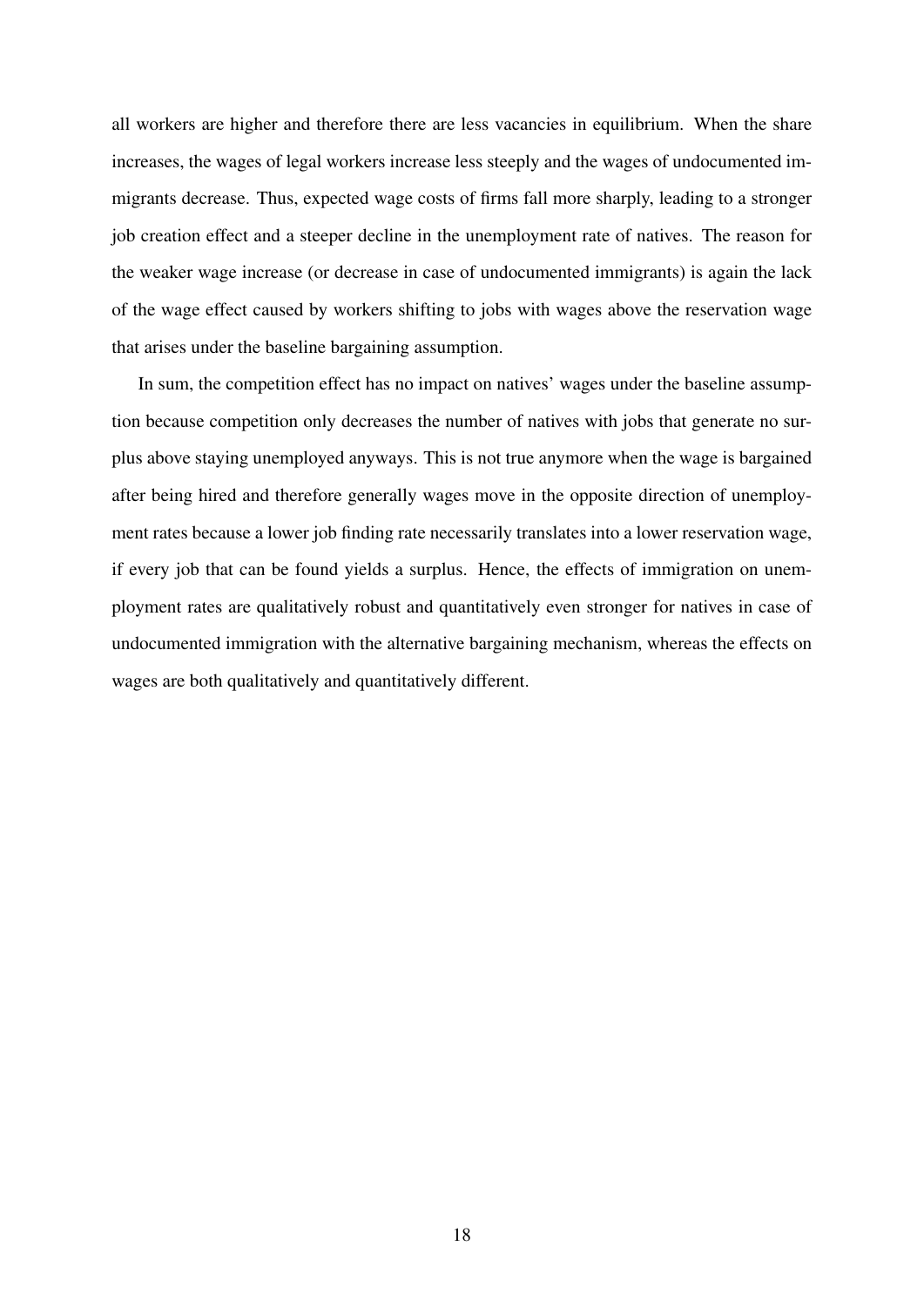

Figure D.4: Documented immigration with alternative bargain mechanism

Figure D.5: Undocumented immigration with alternative bargain mechanism

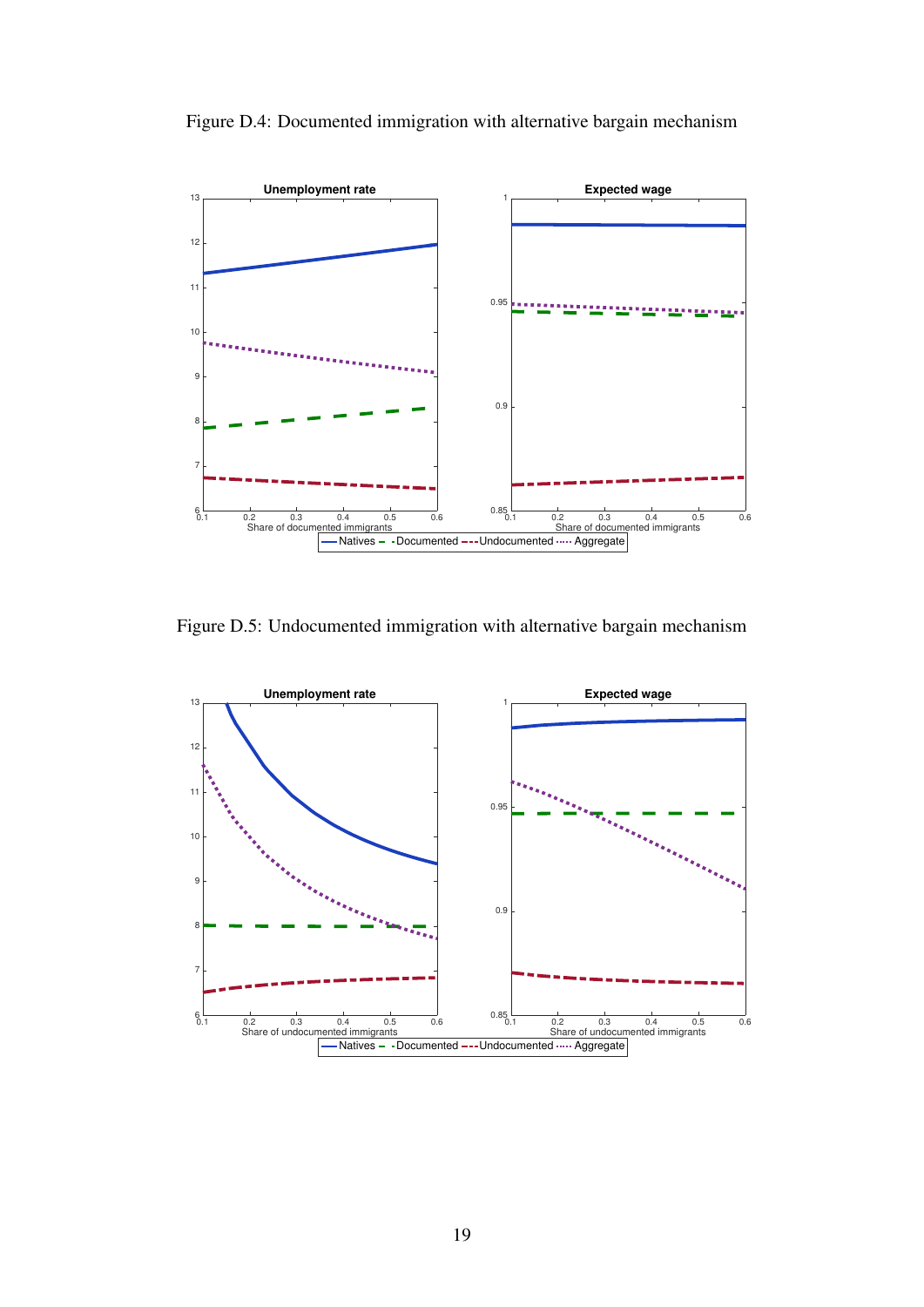#### D.5 Robustness to calibration of the deportation disutility

The existence of two opposing forces whose magnitudes depend on the parameterization suggests that the findings might be sensitive to particular parameters, in particular the size of the surplus firms make by hiring undocumented workers. Therefore I next check whether the predictions of Figures 7 and 8 are robust to allowing  $\Delta\lambda$  to be different from zero and to changes in the value of *R*. In particular, I consider the extreme case in which only employed undocumented workers can be detected and deported, i.e.  $\lambda^U = 0$  and  $\lambda^W = \Delta \lambda$ . I recalibrate  $\lambda^W$  following the same method of calibration as described in section 5 except that I divide monthly interior removals by the number of employed undocumented immigrants instead of the total number. The resulting probability is 0.22%. As now  $\Delta\lambda$  is strictly greater than zero, *R* always has a positive effect on  $w_{U}$ . Thus, it affects undocumented immigrants' wages and as a consequence the wage gap between worker types. The value of *R* also affects job finding rates because a rise in  $w_U$  makes hiring undocumented workers more expensive, which mutes the vacancy creation effect. Therefore, it is necessary to re-estimate  $c$ ,  $\mu$ ,  $\beta_D$  and  $\beta_U$  to match the moments from the data after a change in *R*. Figures D.6 and D.7 present the effects of immigration when setting R equal to 75% of an undocumented job seeker's lifetime utility  $U_U$ , which is the most extreme value I consider throughout the paper, and compare them to the benchmark calibration with  $\Delta \lambda = 0$  (in light colors). Both unemployment rates and expected wages are virtually unaffected when choosing a high value for *R*. The unemployment rate of undocumented workers is somewhat elevated as their overall separation probability  $(s_U + \lambda_W)$ is now higher. Moreover, undocumented immigration has a weaker effect on vacancy creation, because the higher separation probability decreases their hiring surplus. This can be seen by a slightly less steep decline in the unemployment rate of natives in Figure D.7. In sum, for any reasonable calibration of the deportation disutility and deportation risk, undocumented immigration is unambiguously beneficial for native workers.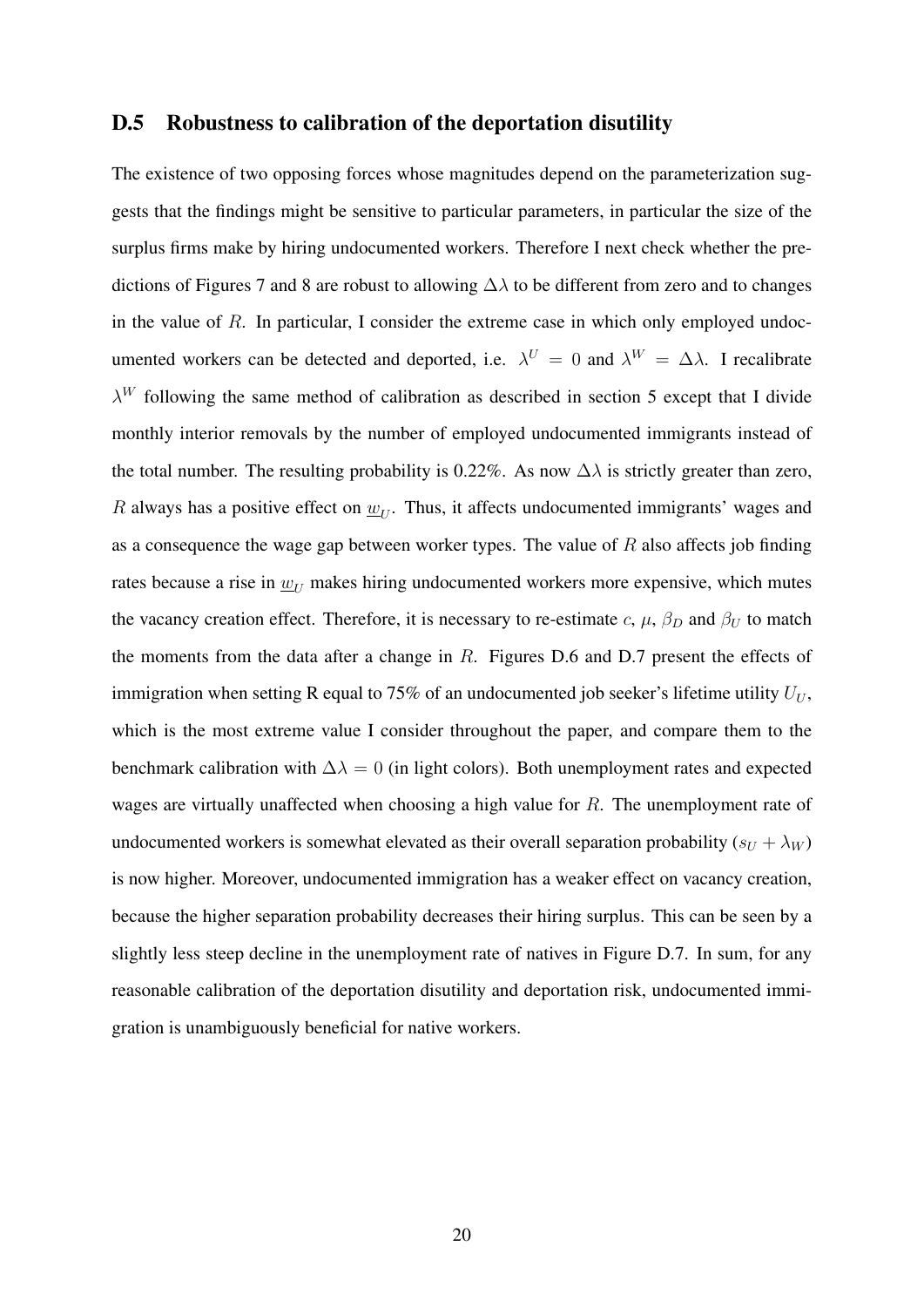

Figure D.6: Documented immig. with  $\lambda^W = 0.0022$ ,  $\lambda^U = 0$  and  $R = 0.75U_U$ 

Figure D.7: Undocumented immig. with  $\lambda^W = 0.0022$ ,  $\lambda^U = 0$  and  $R = 0.75U_U$ 

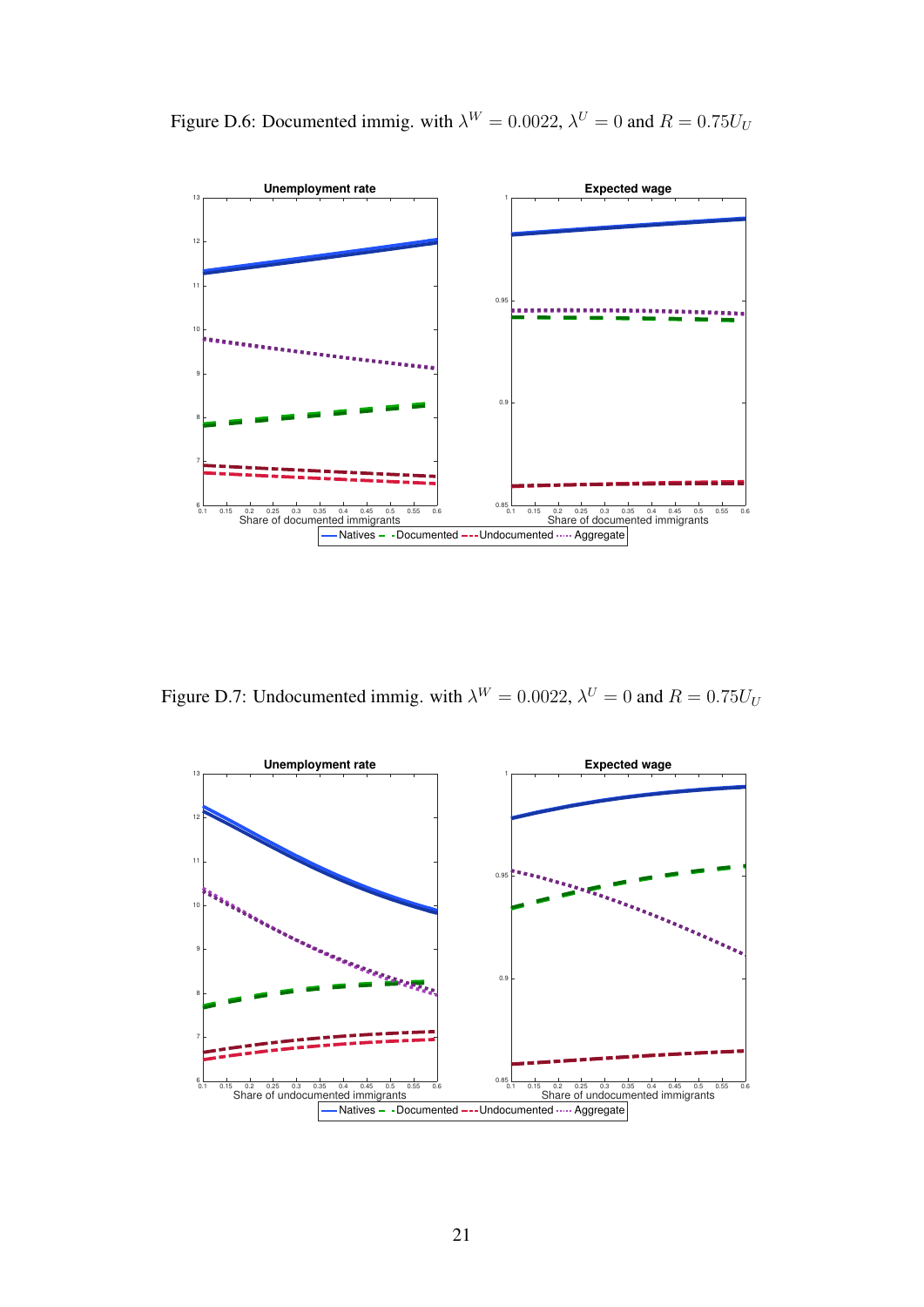#### D.6 Robustness to using inflow rates to capture immigration shocks

The analysis in section 7.1 differs from the extensive literature employing the previous settlement instrument with respect to the measurement of immigration. While most studies examine immigration in a perfect competition model, in which the increase in the mere supply of workers affects the equilibrium wage, I examine immigration in a model, in which only the change in the composition of the worker supply but not its size matters for the equilibrium. This is why my empirical measurement of immigration is the change in the population share and not the inflow rate, i.e. the change in the number of immigrants in a region divided by the population level. These two measure can be very different as the former takes into account changes in the total population, which becomes especially important when there are adjustments through internal migration. If a higher labor market tightness due to an increase in undocumented immigrants attracts natives, total population changes additionally to the immigration shock between two points in time. This is reflected in the population shares, but not the inflow rate, which is commonly calculated as the number of inflowing immigrants relative to the initial population level.

To investigate the results with the traditional measurement of immigration, I repeat the regressions with inflow rates  $m_{i,r,t} = I_{i,r,t}/P_{r,t}$  as endogenous regressors and predicted inflow rates  $m_{i,r,t}^Z = I_{i,r,t}^Z/P_{r,t}$  as instruments. The second stage results in Panel C of Table D.6 confirm the baseline results. However, the effects of undocumented immigration in columns (1), (3) and (4) are not significant in Panel B. This is likely to be caused by the failure of inflow rates to account for internal migration. If internal migration reacts sluggishly (due to migration costs) and immigrant inflows are correlated over time, population changes triggered by previous immigration shocks are correlated to current immigration shocks and therefore the estimates of the conventional IV model are biased. Long-term adjustment mechanisms like internal migration are precisely what the JRS IV strategy controls for, which explains why only the coefficients of Panel C remain significant when using inflow rates.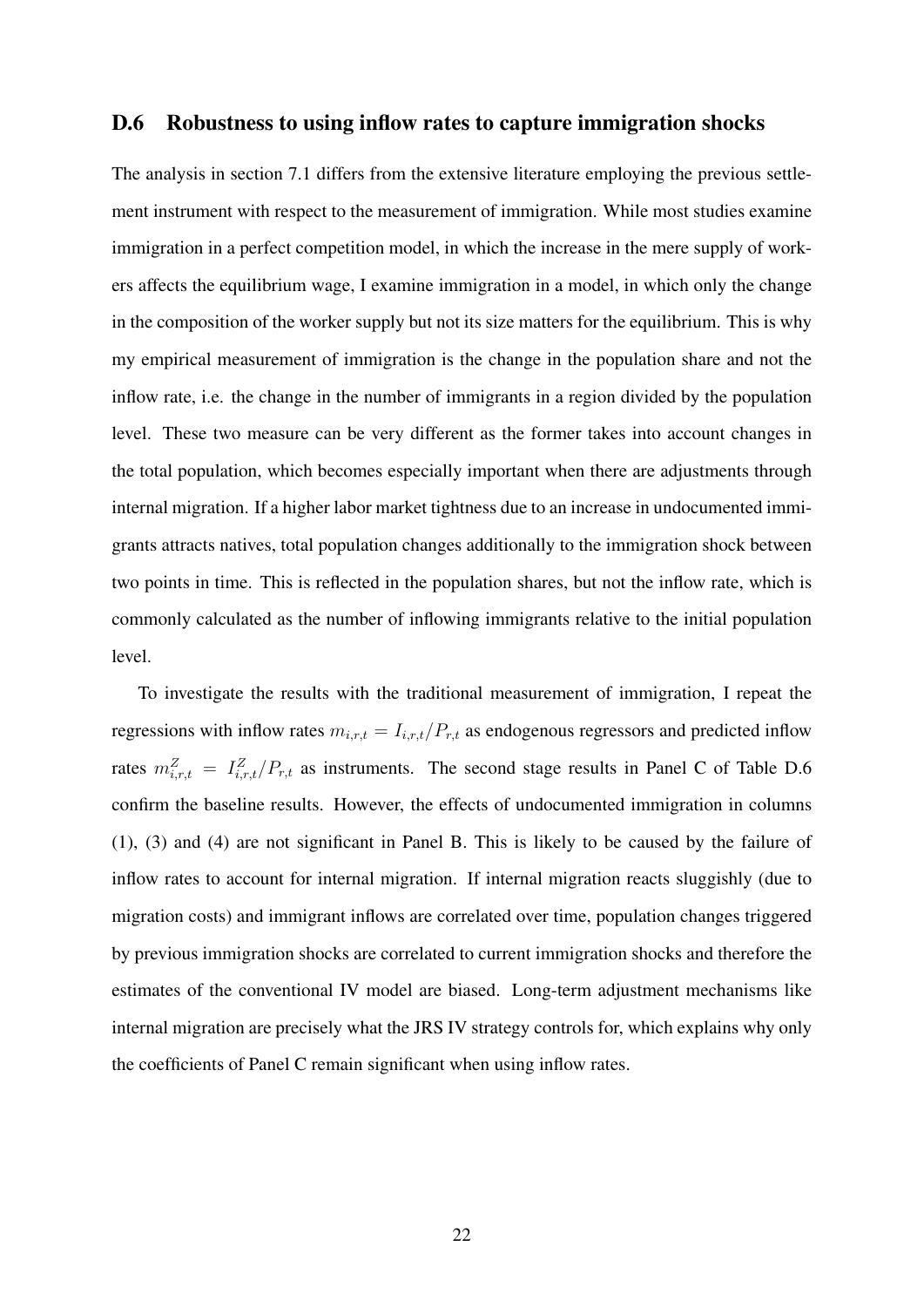|                                           |             | IV            |             | <b>JRS IV</b> |                                           |                          |  |
|-------------------------------------------|-------------|---------------|-------------|---------------|-------------------------------------------|--------------------------|--|
|                                           | (1)         | (2)           | (3)         | (4)           | (5)                                       | (6)                      |  |
|                                           | Doc. inflow | Undoc. inflow | Doc. inflow | Undoc. inflow | (Doc. inflow) <sub><math>t-1</math></sub> | (Undoc. inflow) $_{t-1}$ |  |
| (Doc. inflow) <sup><math>Z</math></sup>   | 0.723       | $-0.271$      | 1.221       | 1.261         | $-0.598$                                  | $-0.250$                 |  |
|                                           | (0.460)     | (0.924)       | (0.127)     | (0.259)       | (0.379)                                   | (0.390)                  |  |
| (Undoc. inflow) <sup><math>Z</math></sup> | 0.025       | 0.509         | 0.093       | 0.844         | 1.035                                     | 2.010                    |  |
|                                           | (0.191)     | (0.332)       | (0.206)     | (0.410)       | (0.291)                                   | (0.825)                  |  |
| (Doc. inflow) $_{t=1}^{Z}$                |             |               | 0.091       | 0.331         | 0.838                                     | $-0.220$                 |  |
|                                           |             |               | (0.191)     | (0.216)       | (0.487)                                   | (0.936)                  |  |
| (Undoc. inflow) $_{t=1}^{Z}$              |             |               | $-0.458$    | $-1.403$      | $-0.374$                                  | $-0.533$                 |  |
|                                           |             |               | (0.132)     | (0.320)       | (0.124)                                   | (0.216)                  |  |
| <b>Observations</b>                       | 99          | 99            | 66          | 66            | 66                                        | 66                       |  |
| R-squared                                 | 0.523       | 0.255         | 0.629       | 0.631         | 0.674                                     | 0.455                    |  |
| F-stat.                                   | 169.7       | 62.07         | 27.28       | 42.21         | 376.2                                     | 195.1                    |  |
| SW F-stat.                                | 25.87       | 85.02         | 40.47       | 82.11         | 51.21                                     | 24.38                    |  |

Table D.5: First stage with immigrant inflow rates as regressors

Notes: Population data are from the US Census 1980-2000 and ACS 2009-2011 and include high school dropouts participating in the labor force. The sample consists of 33 MSAs, for which data on job openings are available. Standard errors are clustered at the MSA level. The observations are weighted by MSA population.

|                                           | (1)       | (2)         | (3)       | (4)         |
|-------------------------------------------|-----------|-------------|-----------|-------------|
|                                           | Vacancies | Native wage | Doc. wage | Undoc. wage |
| Panel A: OLS                              |           |             |           |             |
| Doc. inflow                               | $-2.113$  | $-0.356$    | $-0.439$  | $-0.487$    |
|                                           | (1.313)   | (0.119)     | (0.152)   | (0.162)     |
| Undoc. inflow                             | 1.449     | 0.463       | 0.269     | 0.280       |
|                                           | (0.468)   | (0.044)     | (0.111)   | (0.093)     |
| <b>Observations</b>                       | 99        | 99          | 99        | 97          |
| R-squared                                 | 0.770     | 0.327       | 0.056     | 0.127       |
| Panel B: IV                               |           |             |           |             |
| Doc. inflow                               | $-1.998$  | $-0.314$    | $-0.312$  | $-0.460$    |
|                                           | (3.625)   | (0.185)     | (0.212)   | (0.242)     |
| Undoc. inflow                             | $-1.084$  | 0.504       | 0.105     | 0.070       |
|                                           | (2.887)   | (0.148)     | (0.155)   | (0.155)     |
| <b>Observations</b>                       | 99        | 99          | 99        | 97          |
| R-squared                                 | 0.653     | 0.319       | 0.045     | 0.095       |
| Panel C: JRS IV                           |           |             |           |             |
| Doc. inflow                               | $-1.679$  | $-0.284$    | $-0.526$  | $-0.765$    |
|                                           | (1.153)   | (0.192)     | (0.419)   | (0.422)     |
| Undoc. inflow                             | 1.877     | 0.449       | 0.496     | 0.620       |
|                                           | (0.514)   | (0.078)     | (0.168)   | (0.191)     |
| (Doc. inflow) <sub><math>t-1</math></sub> | $-4.285$  | 0.359       | 0.370     | 0.764       |
|                                           | (1.567)   | (0.352)     | (0.331)   | (0.3300)    |
| (Undoc. inflow) $_{t-1}$                  | 1.379     | $-0.241$    | $-0.027$  | $-0.310$    |
|                                           | (1.242)   | (0.201)     | (0.201)   | (0.216)     |
| Observations                              | 66        | 66          | 66        | 66          |
| R-squared                                 | 0.879     | 0.558       | 0.078     | 0.119       |

Table D.6: Second stage with immigrant inflow rates as regressors

Notes: Population data are from the US Census 1980-2000 and ACS 2009-2011 and include high school dropouts participating in the labor force. The sample consists of 33 MSAs, for which data on job openings are available. Standard errors are clustered at the MSA level. The observations are weighted by average MSA population.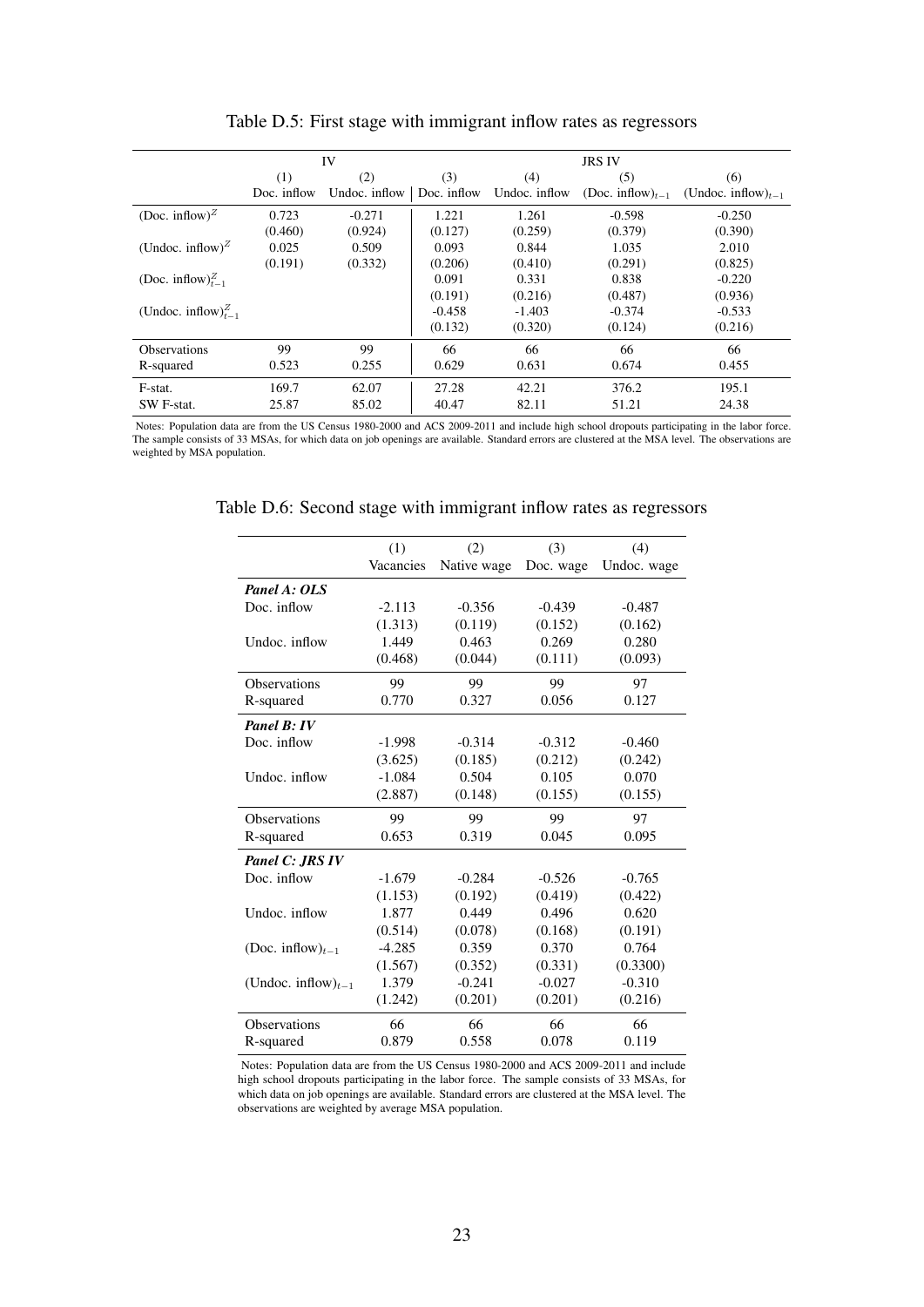#### D.7 Robustness to using 1980 as base period for the IV

As an additional robustness check, I change the base period for the distribution of immigrants according to which the national inflows are allocated to MSAs. Instead of taking the distribution in the initial year, I take the distribution in the year 1980 for the allocation of all national inflows in the periods 1980-1990, 1990-2000 and 2000-2010. As shown in Table D.8, with the recalculated instruments the effects of undocumented immigration are qualitatively unchanged in the preferred model in Panel C. Quantitatively, the response of vacancies is somewhat smaller and the response of wages somewhat larger compared to the responses in Table 6.

|                                          |            | IV           |            | <b>JRS IV</b> |                       |                         |  |
|------------------------------------------|------------|--------------|------------|---------------|-----------------------|-------------------------|--|
|                                          | (1)        | (2)          | (3)        | (4)           | (5)                   | (6)                     |  |
|                                          | Doc. share | Undoc. share | Doc. share | Undoc. share  | (Doc. share) $_{t=1}$ | (Undoc. share) $_{t=1}$ |  |
| (Doc. share) <sup><math>Z</math></sup>   | 0.589      | 0.093        | 0.517      | 0.647         | 0.387                 | $-0.165$                |  |
|                                          | (0.072)    | (0.306)      | (0.071)    | (0.168)       | (0.155)               | (0.137)                 |  |
| (Undoc. share) <sup><math>Z</math></sup> | 0.126      | 0.580        | $-0.016$   | 0.408         | $-0.043$              | 0.908                   |  |
|                                          | (0.024)    | (0.120)      | (0.039)    | (0.186)       | (0.082)               | (0.059)                 |  |
| (Doc. share) $_{t=1}^{Z}$                |            |              | 0.025      | 0.465         | 0.459                 | $-0.193$                |  |
|                                          |            |              | (0.083)    | (0.146)       | (0.060)               | (0.130)                 |  |
| (Undoc. share) $_{t=1}^{Z}$              |            |              | 0.109      | $-0.701$      | 0.119                 | 0.581                   |  |
|                                          |            |              | (0.051)    | (0.100)       | (0.050)               | (0.081)                 |  |
| <b>Observations</b>                      | 99         | 99           | 66         | 66            | 66                    | 66                      |  |
| R-squared                                | 0.646      | 0.463        | 0.692      | 0.524         | 0.783                 | 0.918                   |  |
| F-stat.                                  | 49.75      | 85.7         | 47.92      | 17.91         | 84.48                 | 120.6                   |  |
| SW F-stat.                               | 8.16       | 34.06        | 32.82      | 57.97         | 32.33                 | 98.02                   |  |

Table D.7: First stage with base period 1980

Notes: Population data are from the US Census 1980-2000 and ACS 2009-2011 and include high school dropouts participating in the labor force. The sample consists of 33 MSAs, for which data on job openings are available. Standard errors are clustered at the MSA level. The observations are weighted by MSA population.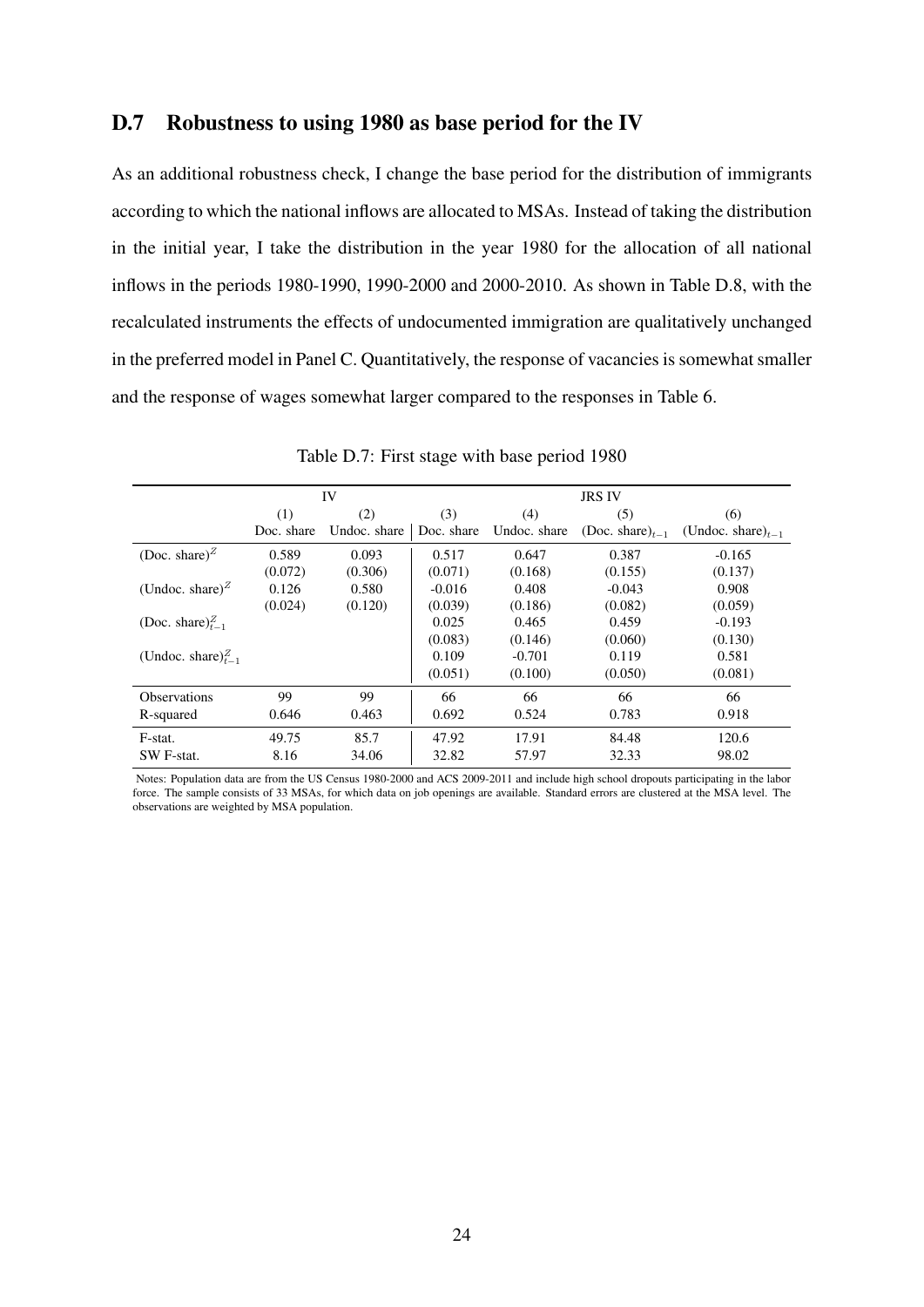|                         | (1)       | (2)         | (3)       | (4)         |
|-------------------------|-----------|-------------|-----------|-------------|
|                         | Vacancies | Native wage | Doc. wage | Undoc. wage |
| Panel A: OLS            |           |             |           |             |
| Doc. share              | $-4.834$  | $-0.291$    | $-0.542$  | $-0.729$    |
|                         | (1.068)   | (0.2500)    | (0.328)   | (0.359)     |
| Undoc. share            | 2.108     | 0.578       | 0.267     | 0.267       |
|                         | (0.259)   | (0.056)     | (0.153)   | (0.137)     |
| <b>Observations</b>     | 99        | 99          | 99        | 97          |
| R-squared               | 0.792     | 0.314       | 0.053     | 0.130       |
| Panel B: IV             |           |             |           |             |
| Doc. share              | $-4.688$  | $-0.286$    | $-0.123$  | $-0.751$    |
|                         | (1.673)   | (0.367)     | (0.366)   | (0.475)     |
| Undoc. share            | 1.195     | 0.459       | $-0.031$  | 0.103       |
|                         | (1.156)   | (0.169)     | (0.188)   | (0.222)     |
| <b>Observations</b>     | 99        | 99          | 99        | 97          |
| R-squared               | 0.787     | 0.305       | 0.031     | 0.122       |
| Panel C: JRS IV         |           |             |           |             |
| Doc. share              | 0.737     | $-0.832$    | $-0.121$  | $-1.036$    |
|                         | (3.793)   | (0.445)     | (0.5600)  | (0.713)     |
| Undoc. share            | 1.858     | 0.421       | 0.270     | 0.425       |
|                         | (0.5100)  | (0.106)     | (0.148)   | (0.179)     |
| (Doc. share) $_{t-1}$   | $-6.127$  | 0.759       | $-0.099$  | 0.337       |
|                         | (2.756)   | (0.397)     | (0.543)   | (0.687)     |
| (Undoc. share) $_{t-1}$ | 0.325     | $-0.311$    | $-0.098$  | $-0.098$    |
|                         | (0.788)   | (0.084)     | (0.157)   | (0.197)     |
| <b>Observations</b>     | 66        | 66          | 66        | 66          |
| R-squared               | 0.886     | 0.569       | 0.095     | 0.090       |

Table D.8: Second stage with base period 1980

Notes: Population data are from the US Census 1980-2000 and ACS 2009-2011 and include high school dropouts participating in the labor force. The sample consists of 33 MSAs, for which data on job openings are available. Standard errors are clustered at the MSA level. The observations are weighted by average MSA population.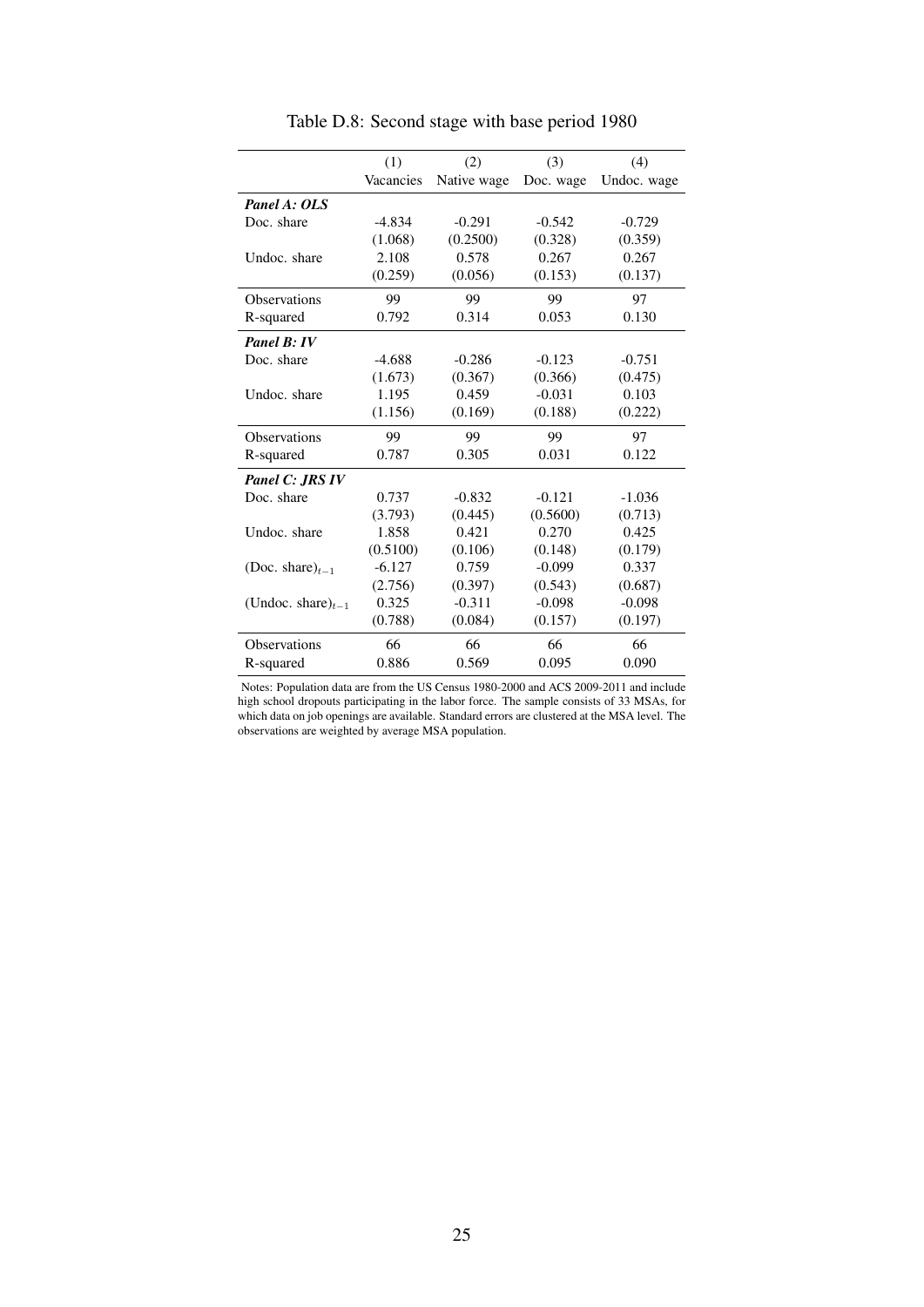# E Additional Figures and Tables



Figure E.1: Worker distribution across industries by education

Figure E.2: Composition of low-skilled workers in most frequent occupations of natives

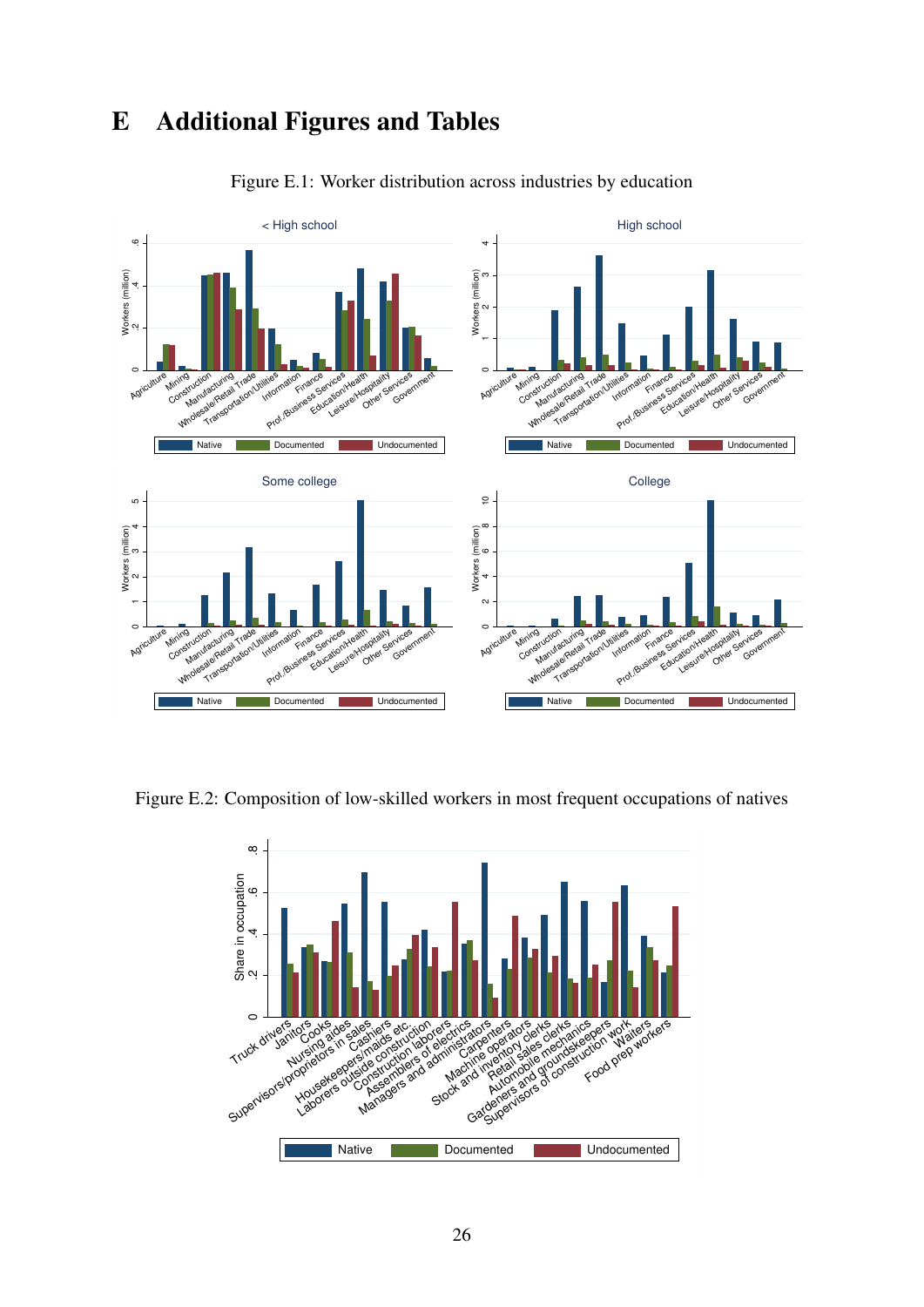

Figure E.3: Job creation effect of documented and undocumented immigration

Notes: The plots show the effects of the same decrease in total queue length *q* as implied by immigration but without changing the actual composition of population. Darker colors correspond to documented immigration, lighter colors to undocumented immigration.

Figure E.4: Competition effect of documented and undocumented immigration



Notes: The plots show the effects of a change in the population composition implied by immigration but without changing total queue length *q*. Darker colors correspond to documented immigration, lighter colors to undocumented immigration.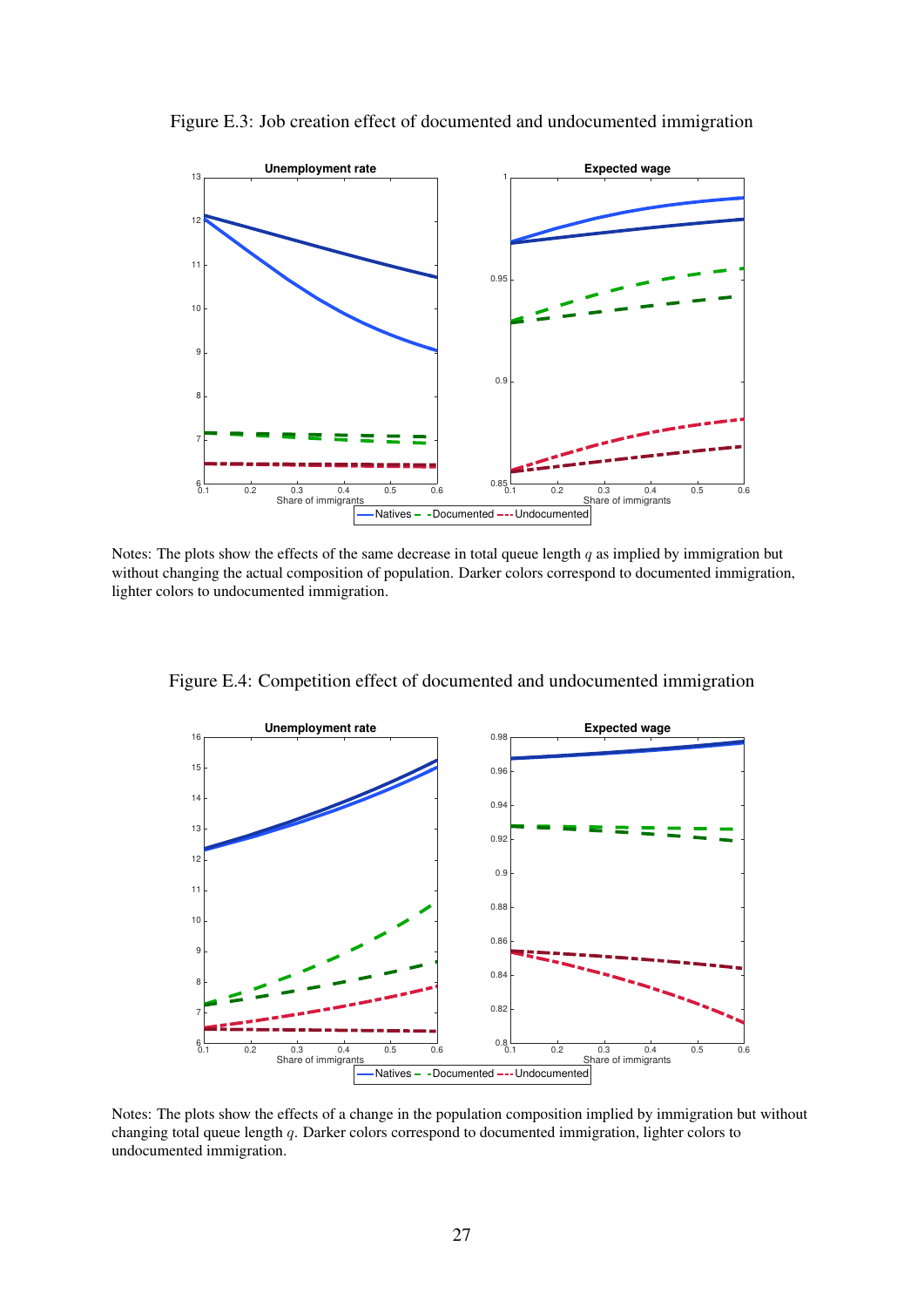



Figure E.6: Effects of undocumented immigration depending on fine for firms

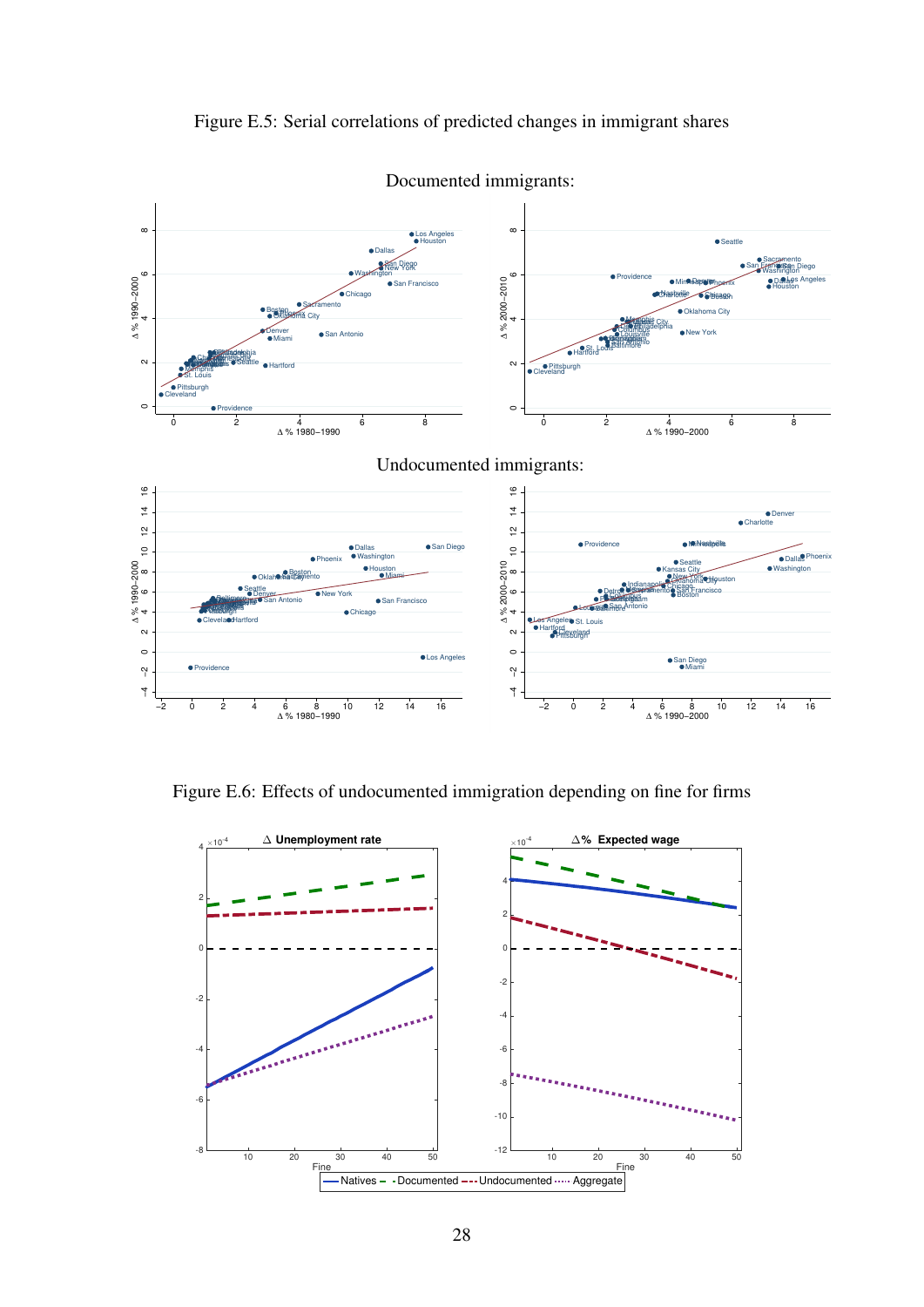| Native                                        | Documented Immigrant |      |                                   |      |      | <b>Undocumented Immigrant</b>         |      |         |
|-----------------------------------------------|----------------------|------|-----------------------------------|------|------|---------------------------------------|------|---------|
| Occupation                                    | Wage                 | $\%$ | Occupation                        | Wage | $\%$ | Occupation                            | Wage | $\%$    |
| Truck/delivery/tractor drivers                | 12.8                 | 7.7  | <b>Janitors</b>                   | 8.7  | 6.7  | Cooks                                 | 7.3  | 8.2     |
| <b>Janitors</b>                               | 8.8                  | 4.1  | Cooks                             | 8.5  | 6.1  | <b>Construction laborers</b>          | 8.9  | 8.0     |
| Cooks                                         | 8.2                  | 3.9  | Truck/delivery/tractor drivers    | 12.1 | 5.9  | Gardeners and groundskeepers          | 7.5  | 5.9     |
| Nursing aides                                 | 8.0                  | 3.8  | Housekeepers/maids etc.           | 7.4  | 5.0  | Housekeepers/maids etc.               | 7.0  | 4.7     |
| Supervisors/proprietors in sales              | 12.2                 | 3.1  | <b>Construction laborers</b>      | 11.4 | 4.2  | <b>Janitors</b>                       | 7.7  | 4.6     |
| Cashiers                                      | 7.3                  | 2.7  | Gardeners and groundskeepers      | 8.8  | 3.8  | Carpenters                            | 9.6  | 4.3     |
| Housekeepers/maids etc.                       | 7.1                  | 2.7  | Assemblers of electrics           | 9.4  | 3.5  | Truck/delivery/tractor drivers        | 10.9 | 3.8     |
| Laborers outside construction                 | 9.8                  | 2.7  | Nursing aides                     | 9.4  | 3.4  | Food prep workers                     | 7.4  | 3.5     |
| <b>Construction laborers</b>                  | 10.1                 | 2.6  | Carpenters                        | 14.0 | 2.6  | Farm workers                          | 7.2  | 3.5     |
| Assemblers of electrics                       | 11.3                 | 2.1  | Laborers outside construction     | 11.2 | 2.4  | Painters/construction/maintenance     | 8.8  | 3.1     |
| Managers and administrators                   | 19.1                 | 2.1  | Machine operators                 | 10.9 | 2.3  | Laborers outside construction         | 8.3  | 2.6     |
| Carpenters                                    | 13.6                 | 2.1  | Food prep workers                 | 7.6  | 2.1  | Machine operators                     | 8.9  | 2.0     |
| Machine operators                             | 11.2                 | 2.0  | Farm workers                      | 8.4  | 2.1  | Assemblers of electrics               | 8.2  | $2.0\,$ |
| Stock and inventory clerks                    | 8.6                  | 1.9  | Waiters                           | 7.6  | 1.7  | Packers and packagers by hand         | 7.1  | 1.8     |
| Retail sales clerks                           | 10.1                 | 1.9  | Textile sewing machine operators  | 7.5  | 1.6  | Masons, tilers, and carpet installers | 9.9  | 1.8     |
| Automobile mechanics                          | 11.5                 | 1.7  | Packers and packagers by hand     | 7.4  | 1.6  | Cashiers                              | 7.2  | 1.5     |
| Gardeners and groundskeepers                  | 8.7                  | 1.5  | Cashiers                          | 7.7  | 1.5  | Drywall installers                    | 9.4  | 1.5     |
| Supervisors of construction work              | 15.9                 | 1.4  | Painters/construction/maintenance | 9.9  | 1.4  | Roofers and slaters                   | 9.0  | 1.5     |
| Waiters                                       | 6.6                  | 1.3  | Welders and metal cutters         | 12.3 | 1.3  | Stock and inventory clerks            | 8.0  | 1.4     |
| Food prep workers                             | 6.7                  | 1.2  | Stock and inventory clerks        | 8.9  | 1.3  | Textile sewing machine operators      | 6.8  | 1.4     |
| Production supervisors or foremen             | 14.4                 | 1.2  | Wood lathe machine operators      | 11.3 | 1.2  | Waiter's assistant                    | 7.3  | 1.3     |
| Salespersons                                  | 13.4                 | 1.2  | Supervisors/proprietors in sales  | 12.4 | 1.2  | Nursing aides                         | 7.7  | 1.2     |
| Secretaries                                   | 11.9                 | 1.1  | Hairdressers and cosmetologists   | 7.2  | 1.2  | Butchers and meat cutters             | 9.0  | 1.2     |
| Customer service reps/investigators/adjusters | 9.9                  | 1.0  | Mechanics and repairers           | 11.1 | 1.2  | Packers, fillers, and wrappers        | 7.7  | 1.1     |
| Welders and metal cutters                     | 12.0                 | 1.0  | Packers, fillers, and wrappers    | 8.3  | 1.0  | Waiters                               | 7.6  | 1.1     |

Table E.1: Top 25 most common occupations of low-skilled workers by status

Notes: The table ranks occupations by frequency among high school dropout workers. Wages are hourly and calculated as described in the text. Occupations refer to the 3-digit *occ1990* categories provided by IPUMS.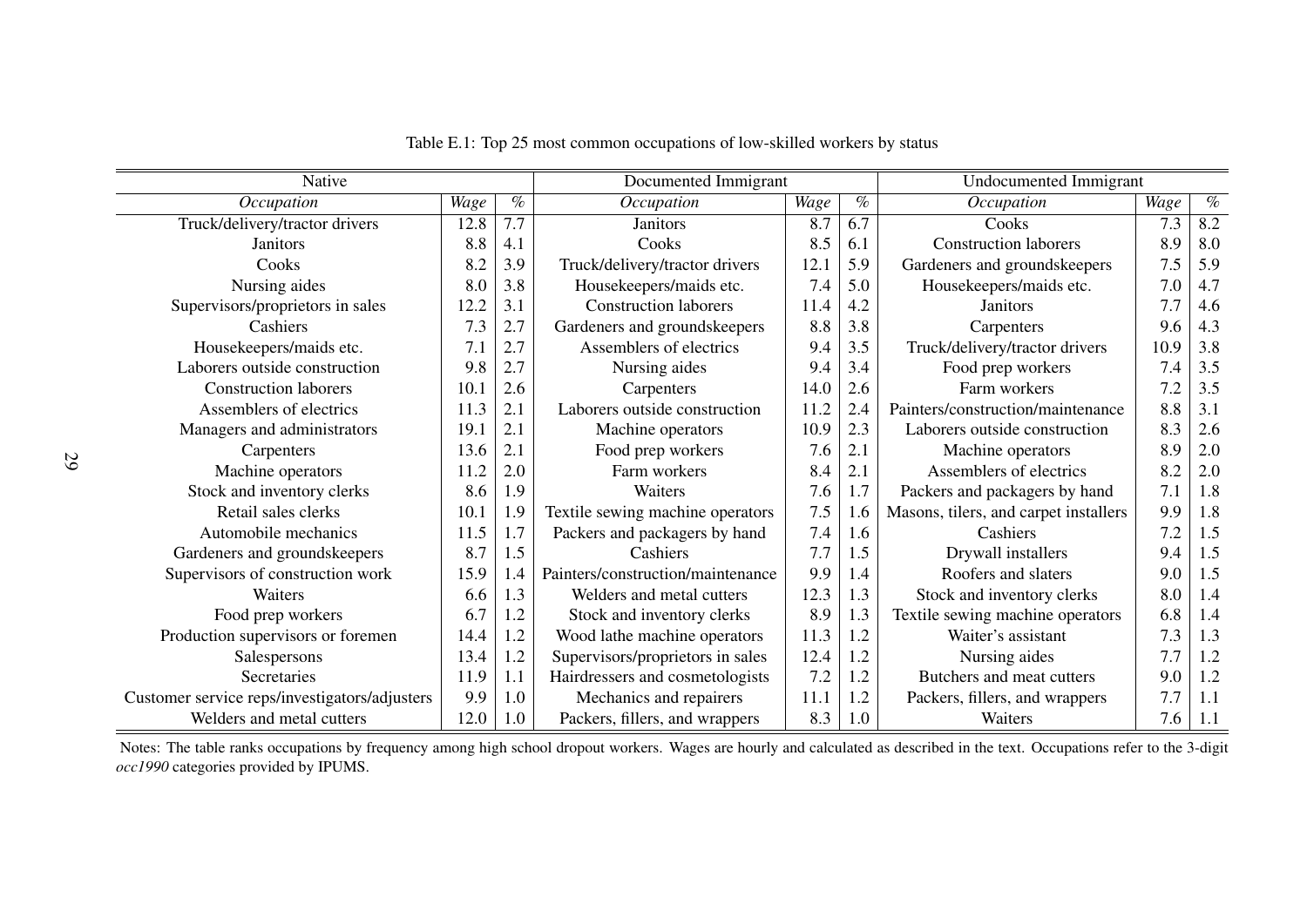Table E.2: Wage distribution

| Case                          | Probability                                        |                                                  | Wage                                                                                                                 |                                                                                                                                                     |
|-------------------------------|----------------------------------------------------|--------------------------------------------------|----------------------------------------------------------------------------------------------------------------------|-----------------------------------------------------------------------------------------------------------------------------------------------------|
|                               |                                                    | <b>Native</b>                                    | Documented                                                                                                           | Undocumented                                                                                                                                        |
| 1) No competitors             | $f_1 = e^{-\mu q_N} e^{-\mu q_D} e^{-\mu q_U}$     | $\underline{w}_N + \beta_N(y - \underline{w}_N)$ | $\underline{w}_D + \beta_D(y - \underline{w}_D)$                                                                     | $\underline{w}_U + \beta_U(y - \underline{w}_U)$                                                                                                    |
| 2) Only N competitors         | $f_2 = (1 - e^{-\mu q_N})e^{-\mu q_D}e^{-\mu q_U}$ | $\underline{w}_N$                                | $\underline{w}_D + \beta_D(\frac{r_D}{\tilde{r}_N}\underline{w}_N + (1-\frac{r_D}{\tilde{r}_N})y - \underline{w}_D)$ | $\underline{w}_U + \beta_U(\tfrac{r_U}{\tilde{r}_N}\underline{w}_N - (1-\tfrac{r_U}{\tilde{r}_N})y - \underline{w}_U)$                              |
| $3) \ge 1$ D, no U competitor | $f_3 = (1 - e^{-\mu q_D})e^{-\mu q_U}$             | $rU_N = \underline{w}_N$                         | $\underline{w}_D$                                                                                                    | $\underline{w}_U + \beta_U \left( \frac{r_U}{\tilde{r}_D} \underline{w}_D - \left( 1 - \frac{r_U}{\tilde{r}_D} \right) y - \underline{w}_U \right)$ |
| $4 \geq 1$ U competitor       | $f_4 = (1 - e^{-\mu q_U})$                         | $rU_N = \underline{w}_N$                         | $rU_D = \underline{w}_D$                                                                                             | $\underline{w}_{U}$                                                                                                                                 |

Table E.3: Profit distribution

| Case                        | Probability                                                                        | Profit                                                                                                                                 | Hire         |
|-----------------------------|------------------------------------------------------------------------------------|----------------------------------------------------------------------------------------------------------------------------------------|--------------|
| 1) One N, no D, no U        | $\mu q_N e^{-\mu q_N} e^{-\mu q_D} e^{-\mu q_U}$                                   | $-\beta_{N}(y-w_{N})$                                                                                                                  | N            |
| $2)$ One D, no N, no U      | $\mu q_D e^{-\mu q_D} e^{-\mu q_N} e^{-\mu q_U}$                                   | $(1 - \beta_D)(y - \underline{w}_D)$                                                                                                   | D            |
| $3)$ One U, no N, no D      | $\mu q_U e^{-\mu q_U} e^{-\mu q_N} e^{-\mu q_D}$                                   | $(1 - \beta_U)(y - \underline{w}_U)$                                                                                                   |              |
| $4$ ) > one N, no D, no U   | $(1 - e^{-\mu q_N} - \mu q_N e^{-\mu q_N}) e^{-\mu q_D} e^{-\mu q_U}$              | $y - \underline{w}_N$                                                                                                                  | N            |
| $5$ > one D, no U           | $(1 - e^{-\mu q_D} - \mu q_D e^{-\mu q_D})e^{-\mu q_U}$                            | $y - w_D$                                                                                                                              | D            |
| $6$ > one U                 | $(1 - e^{-\mu q_U} - \mu q_U e^{-\mu q_U})$                                        | $y-w_{II}$                                                                                                                             |              |
| $7) \ge$ one N, one D, no U | $(1 - e^{-\mu q_N}) \mu q_D e^{-\mu q_D} e^{-\mu q_U}$                             | $y - \underline{w}_D - \beta_D(\frac{\dot{r}_D}{\tilde{r}_N}\underline{w}_N + (1 - \frac{\dot{r}_D}{\tilde{r}_N})y - \underline{w}_D)$ | D            |
|                             | 8) $\geq$ one N, no D, one U $(1 - e^{-\mu q_N})e^{-\mu q_D} \mu q_U e^{-\mu q_U}$ | $y - \underline{w}_U - \beta_U(\frac{\dot{r}_U}{\tilde{r}_N}\underline{w}_N + (1 - \frac{\dot{r}_U}{\tilde{r}_N})y - \underline{w}_U)$ | $\mathbf{U}$ |
| $9 \ge$ one D, one U        | $(1 - e^{-\mu q_D}) \mu q_U e^{-\mu q_U}$                                          | $y - \underline{w}_U - \beta_U(\frac{r_U}{r + s_D}\underline{w}_D + (1 - \frac{r_U}{\tilde{r}_D})y - \underline{w}_U)$                 | $\mathbf{U}$ |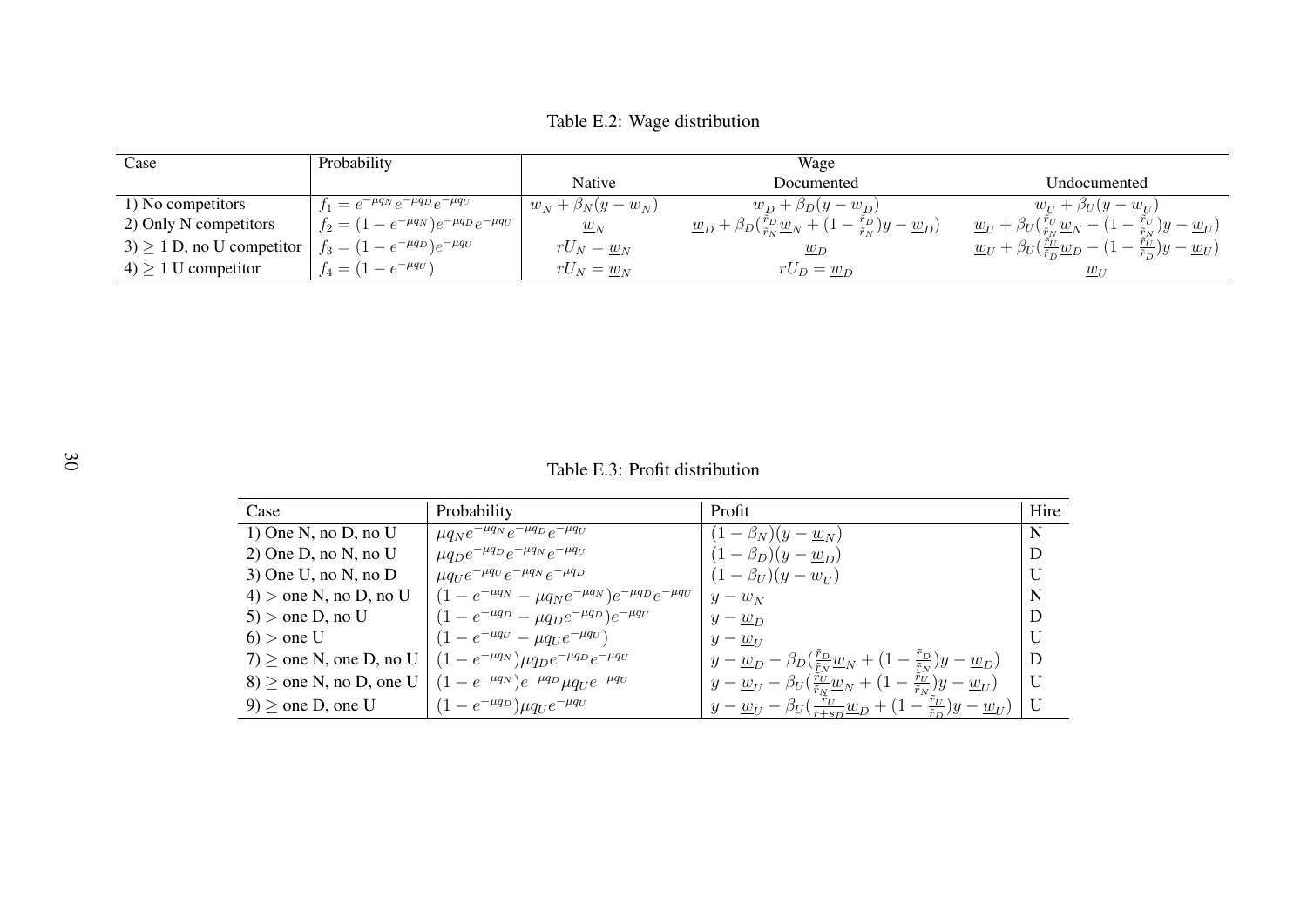| <b>MSA</b>                                  | Documented imm. (%) |      |      |      | Undocumented imm. (%) |      |      |      |
|---------------------------------------------|---------------------|------|------|------|-----------------------|------|------|------|
|                                             | 1980                | 1990 | 2000 | 2010 | 1980                  | 1990 | 2000 | 2010 |
| Baltimore, MD                               | 1.8                 | 2.7  | 3.8  | 9.0  | 0.6                   | 1.3  | 3.2  | 11.6 |
| Birmingham, AL                              | 0.3                 | 0.6  | 2.0  | 3.7  | 0.1                   | 0.5  | 3.6  | 14.7 |
| Boston, MA/NH                               | 12.9                | 15.1 | 19.6 | 23.4 | 5.9                   | 12.2 | 15.9 | 24.4 |
| Charlotte-Gastonia-Rock Hill, NC/SC         | 0.7                 | 1.5  | 5.6  | 11.2 | 0.4                   | 1.1  | 12.9 | 21.5 |
| Chicago, IL                                 | 10.4                | 14.9 | 19.7 | 24.6 | 7.9                   | 15.1 | 23.3 | 29.2 |
| Cleveland, OH                               | 5.9                 | 5.6  | 3.8  | 5.0  | 1.5                   | 1.8  | 2.0  | 3.4  |
| Columbus, OH                                | 1.6                 | 1.6  | 4.0  | 7.2  | 0.4                   | 0.9  | 4.6  | 9.4  |
| Dallas-Fort Worth, TX                       | 3.9                 | 12.0 | 17.4 | 23.4 | 3.7                   | 13.9 | 27.8 | 37.0 |
| Denver-Boulder, CO                          | 4.5                 | 7.4  | 13.4 | 16.4 | 2.3                   | 5.3  | 21.6 | 30.9 |
| Detroit, MI                                 | 5.1                 | 5.2  | 6.8  | 9.9  | 2.0                   | 2.0  | 5.2  | 6.6  |
| Hartford-Bristol-Middleton- New Britain, CT | 14.5                | 19.1 | 18.7 | 19.3 | 6.3                   | 10.4 | 8.2  | 20.5 |
| Houston-Brazoria, TX                        | 7.0                 | 15.8 | 22.2 | 27.7 | 6.9                   | 18.2 | 27.0 | 37.6 |
| Indianapolis, IN                            | 0.8                 | 1.2  | 2.7  | 7.1  | 0.3                   | 0.4  | 5.4  | 14.3 |
| Kansas City, MO/KS                          | 1.9                 | 2.8  | 5.2  | 9.3  | 0.7                   | 1.3  | 8.3  | 16.5 |
| Los Angeles-Long Beach, CA                  | 16.2                | 24.2 | 32.4 | 38.3 | 26.1                  | 42.6 | 39.7 | 40.0 |
| Louisville, KY/IN                           | 0.5                 | 1.2  | 2.5  | 6.1  | 0.1                   | 0.3  | 1.7  | 8.8  |
| Memphis, TN/AR/MS                           | 0.6                 | 0.7  | 3.3  | 6.5  | 0.1                   | 0.8  | 5.0  | 14.3 |
| Miami-Hialeah, FL                           | 46.1                | 52.5 | 56.2 | 57.2 | 6.6                   | 18.8 | 19.8 | 23.0 |
| Minneapolis-St. Paul, MN                    | 2.3                 | 3.5  | 7.9  | 14.3 | 0.6                   | 2.0  | 10.3 | 18.3 |
| Nashville, TN                               | 0.5                 | 0.9  | 4.6  | 12.6 | 0.2                   | 0.8  | 8.3  | 18.4 |
| New York, NY-Northeastern NJ                | 21.3                | 26.6 | 32.1 | 34.8 | 10.2                  | 18.3 | 25.8 | 33.0 |
| Oklahoma City, OK                           | 1.8                 | 4.7  | 8.1  | 15.3 | 1.0                   | 3.9  | 10.6 | 22.2 |
| Philadelphia, PA/NJ                         | 4.4                 | 5.0  | 7.2  | 11.7 | 1.2                   | 2.1  | 4.7  | 13.3 |
| Phoenix, AZ                                 | 6.7                 | 10.8 | 15.5 | 21.0 | 3.6                   | 11.4 | 27.0 | 31.2 |
| Pittsburgh, PA                              | 2.8                 | 2.8  | 2.3  | 3.3  | 0.3                   | 0.6  | 0.8  | 0.8  |
| Providence-Fall River-Pawtucket, MA/RI      | 12.1                | 18.5 | 19.4 | 24.2 | 10.5                  | 15.8 | 12.6 | 19.4 |
| Sacramento, CA                              | 9.0                 | 11.7 | 18.5 | 27.5 | 5.3                   | 9.1  | 12.7 | 23.1 |
| St. Louis, MO/IL                            | 1.6                 | 1.5  | 2.3  | 3.2  | 0.2                   | 0.6  | 1.8  | 3.8  |
| San Antonio, TX                             | 10.4                | 14.3 | 16.1 | 20.4 | 4.8                   | 9.0  | 12.8 | 19.8 |
| San Diego, CA                               | 14.3                | 20.3 | 27.0 | 32.8 | 11.3                  | 25.9 | 29.1 | 34.8 |
| San Francisco-Oakland-Vallejo, CA           | 15.8                | 21.7 | 29.2 | 36.7 | 10.3                  | 22.9 | 27.9 | 35.7 |
| Seattle-Everett, WA                         | 6.2                 | 7.6  | 14.6 | 25.9 | 2.0                   | 5.3  | 11.4 | 21.1 |
| Washington, DC/MD/VA                        | 5.3                 | 10.8 | 18.1 | 25.0 | 3.6                   | 14.8 | 23.0 | 35.1 |

Table E.4: MSAs used in Section 7.1 and immigrant population shares among low-skilled

Notes: Population data are from the US Census 1980-2000 and ACS 2009-2011 and include high school dropouts participating in the labor force.